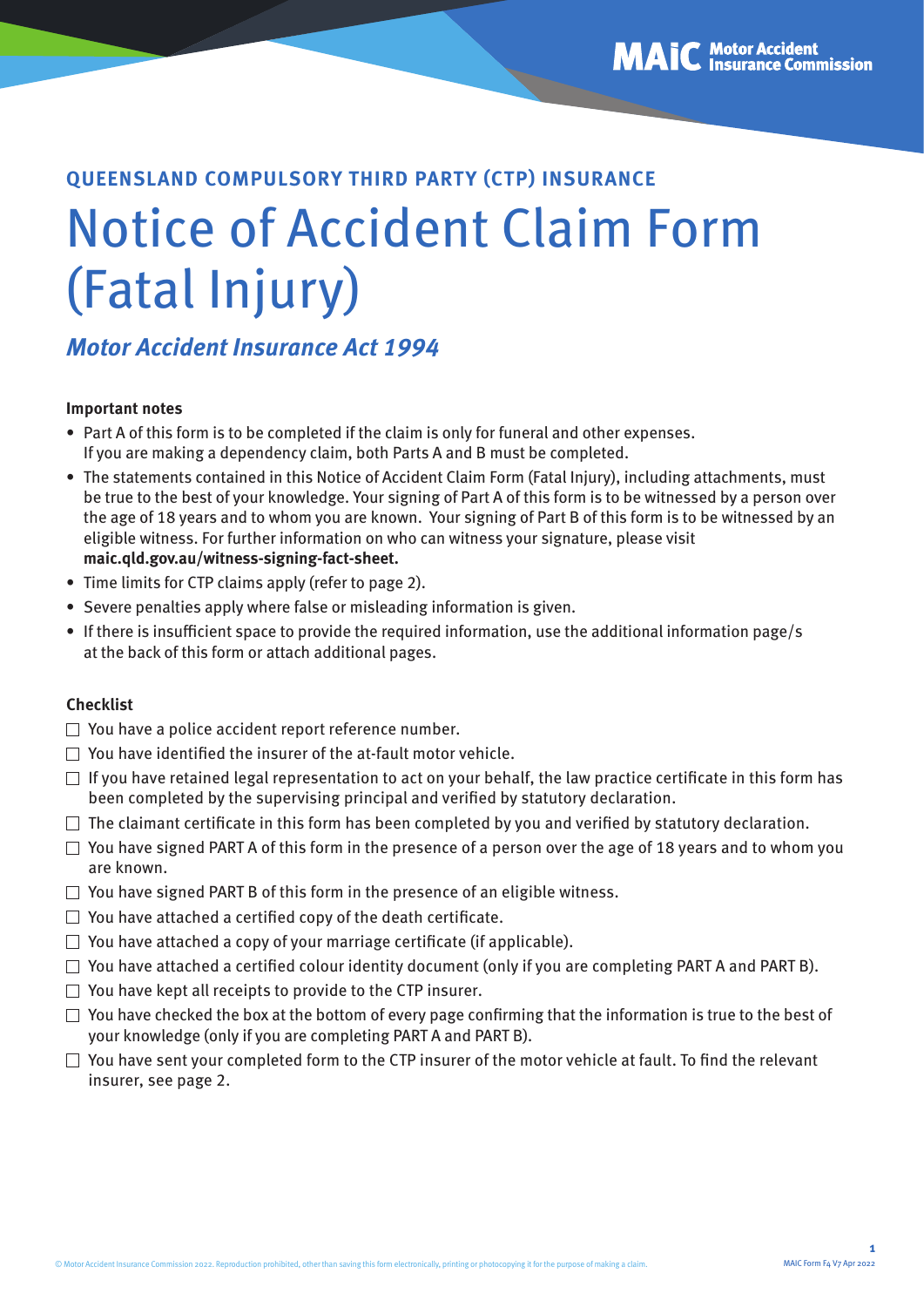#### **1. What you need to do**

#### **Police reporting**

• The motor vehicle accident must be reported to a police officer before lodging a claim for funeral and other expenses and/or dependency. When completing this claim form you will require the name of the police officer who attended the accident scene (or to whom the accident was reported), the police station where the police officer was stationed and the police accident report reference number.

#### **Complete this form/where to send it**

- Use this form to make a claim for loss/expenses as a relative/dependant of a person who sustained fatal injury in a motor vehicle accident which was wholly or partly the fault of some other person.
- If you suffered personal injury in a motor vehicle accident which was wholly or partly the fault of some other person, use the Notice of Accident Claim Form (Non-Fatal Injury) (not this form.)
- If you are only making a claim for funeral and other expenses, then you only need to complete Part A of this form. If only Part A of this form is completed, you are required to make the declaration and authorisation by signing your name in section 9 at the end of Part A. Your signing is to be witnessed by a person over 18 years of age, who knows you.
- If you are making a claim for dependency, you must complete both Part A and B. If Part A and B are completed, then you are required to make the sworn declaration and authorisation at the end of Part B only. You are also then required to check the box at the bottom of every page where indicated.
- Send the completed form to the CTP insurer of the motor vehicle at fault. To obtain the name and address of that insurer, contact the MAIC Enquiry Line on 1300 302 568 or visit [www.maic.qld.gov.au](http://www.maic.qld.gov.au). When calling, please have the details of the accident including the registration number of the motor vehicle/s responsible for causing the accident. This information will assist the search.
- If the motor vehicle at fault is uninsured (unregistered) or unidentified, send the completed form to the Nominal Defendant, GPO Box 2203, Brisbane Qld 4001. Unless indicated otherwise, the term insurer, when used in CTP claims, includes the Nominal Defendant.

#### **Time limits**

- Lodge this form with the CTP insurer as soon as possible. Your claim could be rejected if the insurer receives it more than nine (9) months after the date of accident.
- If an unidentified motor vehicle is involved in the accident, this form must be lodged with the Nominal Defendant within three (3) months of the date of accident, unless there is a reasonable excuse for the delay. In any circumstance, your claim must be lodged with the Nominal Defendant within nine (9) months of the date of the accident or it will be barred.
- If you retain legal representation, this claim form must be given to the CTP Insurer against whom the claim is to be made within one (1) month of the first consultation. This does not extend any of the time limits referred to above.
- Late lodgement: If notice is not given within the time fixed by the Motor Accident Insurance Act 1994, your excuse must be given in the Additional information/excuse for delay section at the back of this form or by separate statutory declaration.

#### **What happens then**

- The CTP insurer is required to contact you within fourteen (14) days of receiving your claim form, with a decision on whether or not your claim form is a satisfactory notice.
- You must be prepared to help the CTP insurer with its consideration of your claim. You may be required to give specific information, photographs, documents or records.
- If your claim can be finalised, you can discuss this with the CTP insurer and agree on the payment to you. If you are unsure of your legal rights, a lawyer can advise you.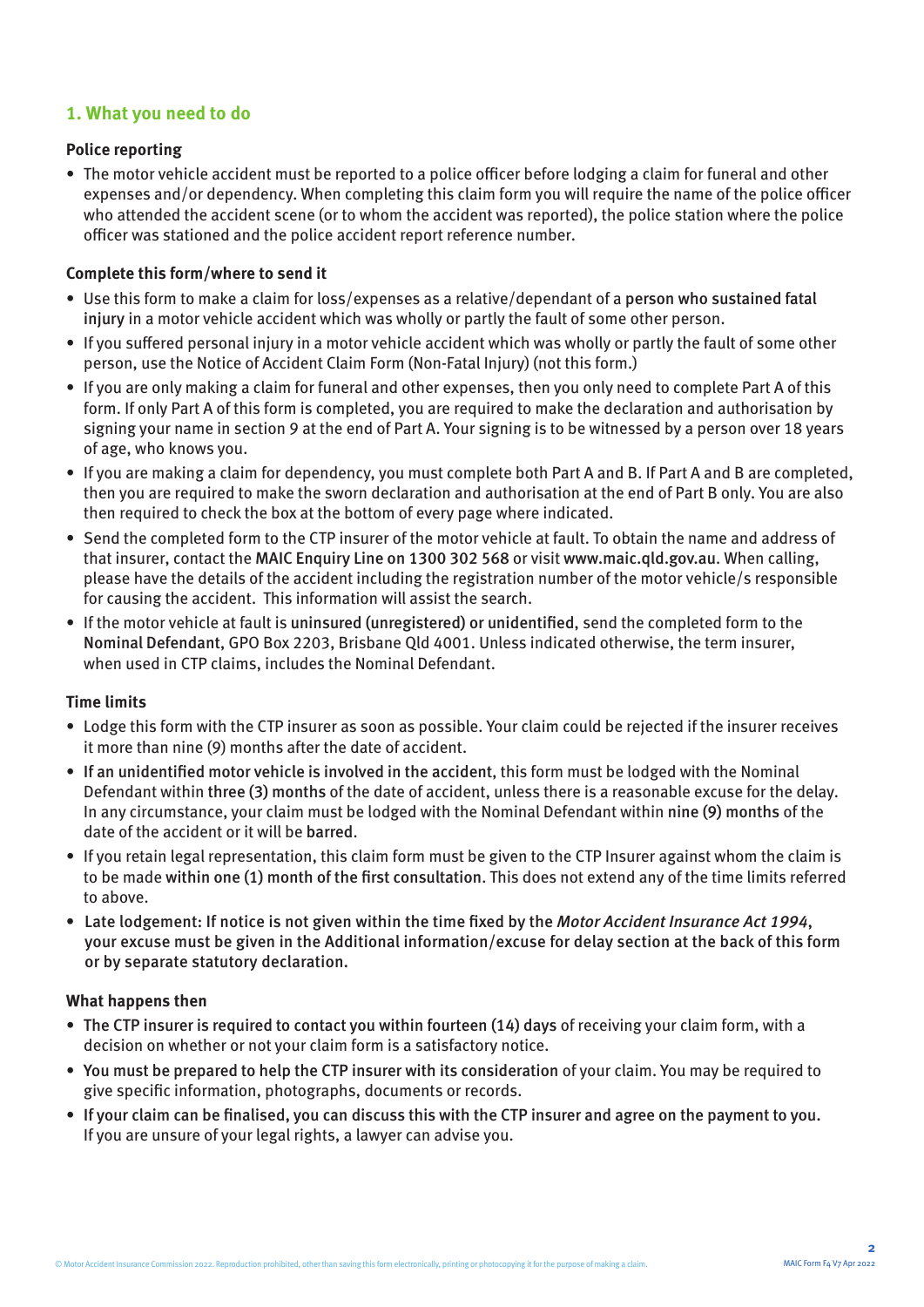### **Part A: Funeral and other expenses**

#### **2. Claimant**

| Title<br>Surname/family name                                                                                              | Given name/s  |                              |
|---------------------------------------------------------------------------------------------------------------------------|---------------|------------------------------|
|                                                                                                                           |               |                              |
| Former names/if known by other names                                                                                      |               | Date of birth                |
|                                                                                                                           |               |                              |
| <b>Marital status</b>                                                                                                     | Gender        | DD/MM/YYYY                   |
| $\Box$ Married<br>De facto<br>Single                                                                                      |               |                              |
| <b>Email address</b><br>Best contact number                                                                               |               |                              |
| $\mathcal{L}$                                                                                                             |               |                              |
| Home address (include unit number (if applicable), street number and street name)                                         |               |                              |
|                                                                                                                           | Street type   |                              |
| Suburb/town                                                                                                               | <b>State</b>  | Postcode                     |
| Postal address (if different from home address)                                                                           |               |                              |
|                                                                                                                           | Street type   |                              |
| Suburb/town                                                                                                               | <b>State</b>  | Postcode                     |
| Do you hold a Medicare card?<br>If yes, Medicare number<br>$\Box$ Yes $\Box$ No<br>Do you require an interpreter?         |               | Ref                          |
| $\Box$ Yes $\Box$ No<br>If yes, language                                                                                  |               |                              |
| What was your relationship to the deceased?                                                                               |               |                              |
| $\Box$ Spouse (including de facto partner)<br>Dependant<br>$\Box$ Other:                                                  |               |                              |
| 3. Deceased<br><b>Title</b><br>Surname/family name                                                                        | Given name/s  |                              |
| Former names/if known by other names                                                                                      |               | Date of birth                |
|                                                                                                                           |               |                              |
| <b>Marital status</b>                                                                                                     | Gender        | DD/MM/YYYY                   |
| $\Box$ Single<br>$\Box$ Married<br>$\Box$ De facto                                                                        |               |                              |
| Former home address (include unit number (if applicable), street number and street name)                                  |               |                              |
|                                                                                                                           | Street type   |                              |
| Suburb/town                                                                                                               | <b>State</b>  | Postcode                     |
|                                                                                                                           | Date of death | Time of death                |
| Has a death certificate been signed?<br>$]$ Yes $\blacktriangleright$ If yes, attach a certified copy to this form<br>∃No | DD/MM/YYYY    | $\Box$ AM $\Box$ PM<br>HH:MM |

**If you provide false or misleading information in relation to your claim, you may be prosecuted.** 

I declare that the contents of this form, including attachments, are true. Where the contents of this form, including attachments, are based on information and belief, the contents are true to the best of my knowledge.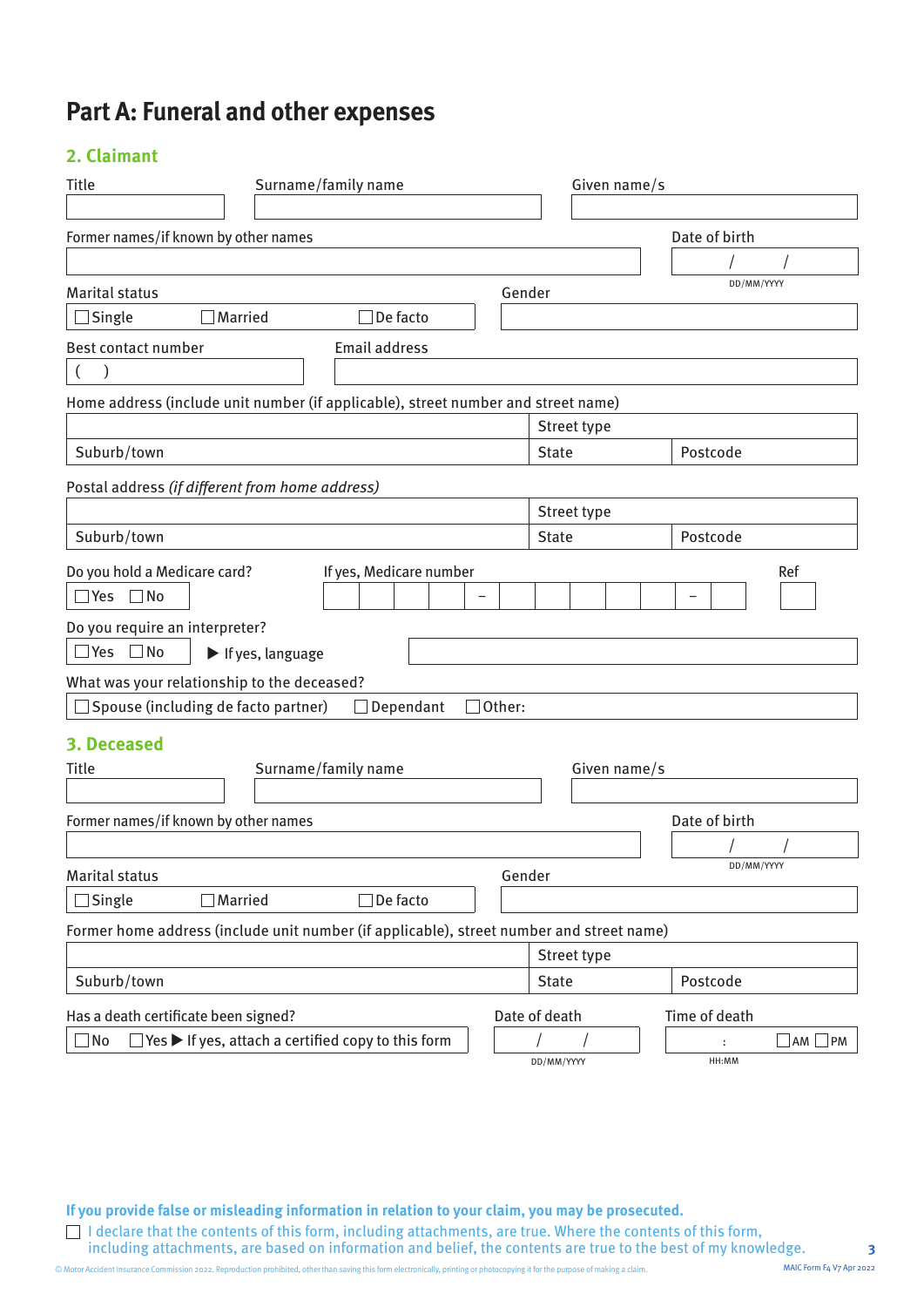#### **4. Accident**

| Date of accident                                | Time of accident                                                                                                   |              |             |
|-------------------------------------------------|--------------------------------------------------------------------------------------------------------------------|--------------|-------------|
|                                                 | $\Box$ AM $\Box$ PM                                                                                                |              |             |
| DD/MM/YYYY                                      | HH:MM                                                                                                              |              |             |
|                                                 | Place of accident - include name of nearest cross road or property number                                          |              |             |
| <b>Address</b>                                  |                                                                                                                    |              |             |
|                                                 |                                                                                                                    | Street type  |             |
| Suburb/town                                     |                                                                                                                    | <b>State</b> | Postcode    |
| What was the deceased's role in the accident?   |                                                                                                                    |              |             |
| $\Box$ Driver/rider<br>$\Box$ Passenger/pillion | $\Box$ Cyclist                                                                                                     | Pedestrian   |             |
| $\Box$ Other, please specify:                   |                                                                                                                    |              |             |
|                                                 | If the deceased's role required the use of a seatbelt or helmet, was it being worn?                                |              | Yes<br>1 No |
|                                                 | If the deceased was in or on a vehicle, what was its vehicle registration number and state of registration?        |              |             |
| Vehicle registration number                     | <b>State</b>                                                                                                       |              |             |
|                                                 | Had the deceased had any alcohol or drugs (including prescription drugs) in the last 12 hours before the accident? |              |             |
| Alcohol                                         | <b>Type</b>                                                                                                        |              | Quantity    |
| □ Don't know<br>$\Box$ No $\Box$ Yes            | $\blacktriangleright$ If yes                                                                                       |              |             |
| <b>Drugs</b>                                    | <b>Type</b>                                                                                                        |              | Quantity    |
| Don't know<br>$\Box$ No $\Box$ Yes              | $\blacktriangleright$ If yes                                                                                       |              |             |
| on that vehicle?                                | If the deceased was in or on a vehicle how many occupants, including the driver, were in or                        |              |             |
| Mark other occupants with an O.                 | If the deceased was in a car, utility or truck, mark their seating position on the diagram to the right with an X. |              |             |

Describe how the accident happened. Who caused it and why are they to blame?



**If you provide false or misleading information in relation to your claim, you may be prosecuted.** 

I declare that the contents of this form, including attachments, are true. Where the contents of this form, including attachments, are based on information and belief, the contents are true to the best of my knowledge.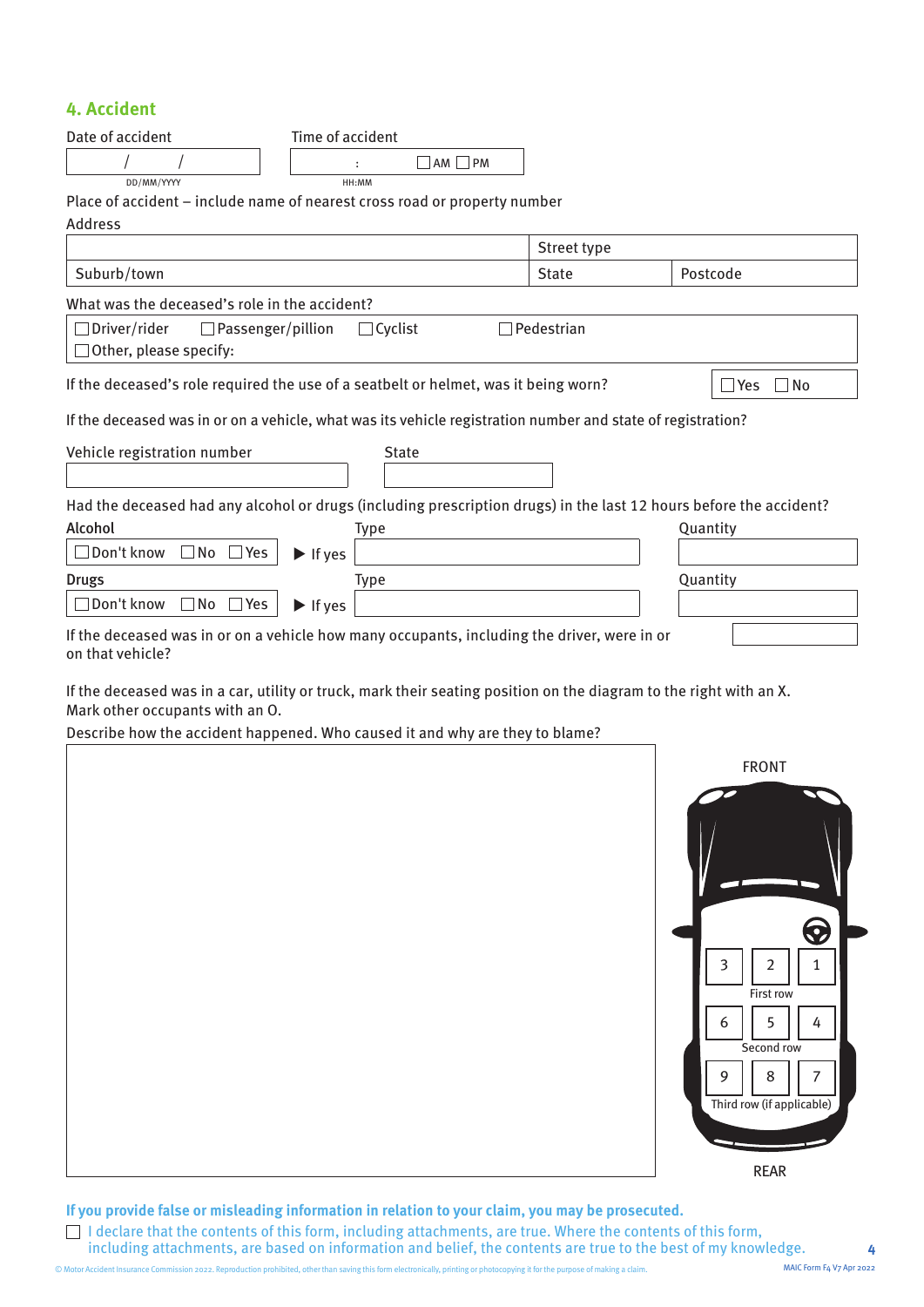Draw a diagram to assist your description. Mark the vehicle the deceased was in (if applicable) by circling it. Number the vehicles as shown in the example diagram. Vehicle 1 should be the vehicle that most caused the accident.

|                                                                                                                                                                                                                                                                                                                                   |                                         |              |                              | Example diagram<br>South<br>road<br>Intersection<br>East<br>road<br>2<br>Point of<br>impact |
|-----------------------------------------------------------------------------------------------------------------------------------------------------------------------------------------------------------------------------------------------------------------------------------------------------------------------------------|-----------------------------------------|--------------|------------------------------|---------------------------------------------------------------------------------------------|
| Was a property damage claim lodged for the vehicle the deceased was travelling in?                                                                                                                                                                                                                                                |                                         |              |                              | $\Box$ Yes<br>∃No<br>Don't know                                                             |
| If yes, which insurer was the claim lodged with?                                                                                                                                                                                                                                                                                  |                                         |              |                              |                                                                                             |
|                                                                                                                                                                                                                                                                                                                                   |                                         |              |                              |                                                                                             |
| Policy number (if known)                                                                                                                                                                                                                                                                                                          |                                         |              | Claim number (if known)      |                                                                                             |
|                                                                                                                                                                                                                                                                                                                                   |                                         |              |                              |                                                                                             |
| Vehicles in the accident                                                                                                                                                                                                                                                                                                          |                                         |              |                              |                                                                                             |
| Vehicle 1 (Vehicle 1 is the vehicle considered most responsible for causing the accident)                                                                                                                                                                                                                                         |                                         |              |                              |                                                                                             |
| <b>Registration number</b><br><b>State</b>                                                                                                                                                                                                                                                                                        |                                         |              | Year of manufacture          | Make (e.g. Toyota)                                                                          |
|                                                                                                                                                                                                                                                                                                                                   |                                         |              |                              |                                                                                             |
| Model (e.g. Camry)                                                                                                                                                                                                                                                                                                                | Body type (e.g. sedan)                  |              | Colour                       |                                                                                             |
|                                                                                                                                                                                                                                                                                                                                   |                                         |              |                              |                                                                                             |
| Name of owner                                                                                                                                                                                                                                                                                                                     |                                         |              |                              |                                                                                             |
|                                                                                                                                                                                                                                                                                                                                   |                                         |              |                              |                                                                                             |
| Address of owner (include unit number (if applicable), street number and street name)                                                                                                                                                                                                                                             |                                         |              |                              |                                                                                             |
|                                                                                                                                                                                                                                                                                                                                   |                                         |              | Street type                  |                                                                                             |
| Suburb/town                                                                                                                                                                                                                                                                                                                       |                                         |              | <b>State</b>                 | Postcode                                                                                    |
| Best contact number                                                                                                                                                                                                                                                                                                               | <b>Email address</b>                    |              |                              |                                                                                             |
|                                                                                                                                                                                                                                                                                                                                   |                                         |              |                              |                                                                                             |
| Surname/family name of driver/rider                                                                                                                                                                                                                                                                                               |                                         |              | Given name/s of driver/rider |                                                                                             |
|                                                                                                                                                                                                                                                                                                                                   |                                         |              |                              |                                                                                             |
| Address of driver/rider (include unit number (if applicable), street number and street name)                                                                                                                                                                                                                                      |                                         |              |                              |                                                                                             |
|                                                                                                                                                                                                                                                                                                                                   |                                         |              | Street type                  |                                                                                             |
| Suburb/town                                                                                                                                                                                                                                                                                                                       |                                         |              | <b>State</b>                 | Postcode                                                                                    |
| Best contact number                                                                                                                                                                                                                                                                                                               | <b>Email address</b>                    |              |                              |                                                                                             |
| $\mathcal{E}$<br>$\overline{(}$                                                                                                                                                                                                                                                                                                   |                                         |              |                              |                                                                                             |
| Had the driver/rider had any alcohol or drugs (including prescription drugs) in the last 12 hours before the accident?                                                                                                                                                                                                            |                                         |              |                              |                                                                                             |
| Alcohol<br>□ Don't know<br>$\square$ No<br>$\Box$ Yes                                                                                                                                                                                                                                                                             | <b>Drugs</b><br>$\Box$ No<br>$\Box$ Yes | □ Don't know |                              |                                                                                             |
|                                                                                                                                                                                                                                                                                                                                   |                                         |              |                              |                                                                                             |
| If you provide false or misleading information in relation to your claim, you may be prosecuted.<br>I declare that the contents of this form, including attachments, are true. Where the contents of this form,<br>including attachments, are based on information and belief, the contents are true to the best of my knowledge. |                                         |              |                              |                                                                                             |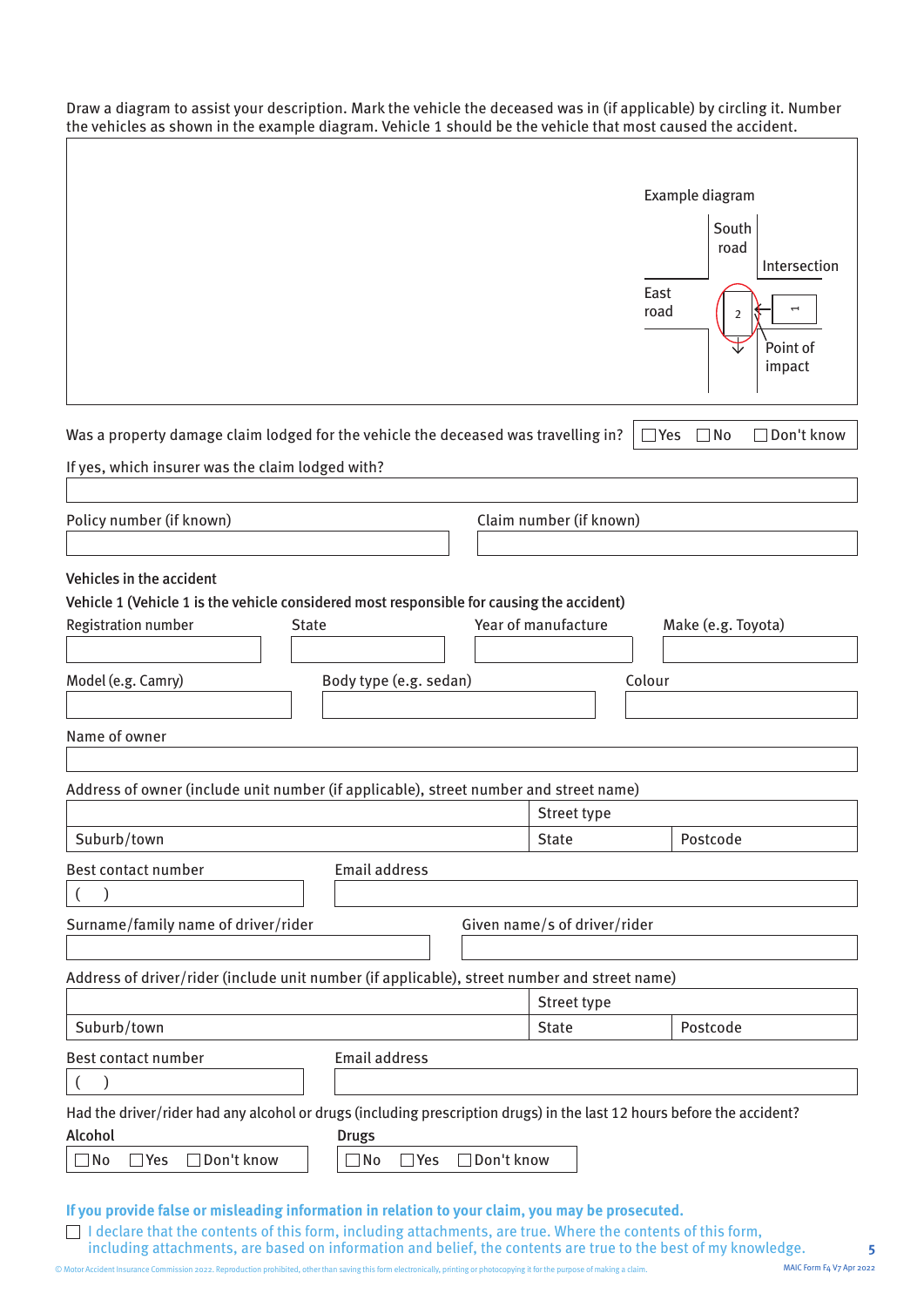Vehicle 2

| <b>Registration number</b>                                                                                             | <b>State</b>                      | Year of manufacture          | Make (e.g. Toyota)   |
|------------------------------------------------------------------------------------------------------------------------|-----------------------------------|------------------------------|----------------------|
| Model (e.g. Camry)                                                                                                     | Body type (e.g. sedan)            |                              | Colour               |
|                                                                                                                        |                                   |                              |                      |
| Name of owner                                                                                                          |                                   |                              |                      |
|                                                                                                                        |                                   |                              |                      |
| Address of owner (include unit number (if applicable), street number and street name)                                  |                                   |                              |                      |
|                                                                                                                        |                                   | Street type                  |                      |
| Suburb/town                                                                                                            |                                   | <b>State</b>                 | Postcode             |
| Best contact number                                                                                                    | <b>Email address</b>              |                              |                      |
| $\mathcal{E}$                                                                                                          |                                   |                              |                      |
| Surname/family name of driver/rider                                                                                    |                                   | Given name/s of driver/rider |                      |
|                                                                                                                        |                                   |                              |                      |
| Address of driver/rider (include unit number (if applicable), street number and street name)                           |                                   |                              |                      |
|                                                                                                                        |                                   | Street type                  |                      |
| Suburb/town                                                                                                            |                                   | <b>State</b>                 | Postcode             |
| Best contact number                                                                                                    | <b>Email address</b>              |                              |                      |
|                                                                                                                        |                                   |                              |                      |
| Had the driver/rider had any alcohol or drugs (including prescription drugs) in the last 12 hours before the accident? |                                   |                              |                      |
| Alcohol<br>$\Box$ Don't know<br>$\Box$ No<br>$\Box$ Yes                                                                | <b>Drugs</b><br>∃No<br>$\Box$ Yes | □ Don't know                 |                      |
| If more than 2 vehicles, please provide the details on the additional information page/s at the back of this form.     |                                   |                              |                      |
| <b>5. Witness</b>                                                                                                      |                                   |                              |                      |
| Did any person witness the accident?                                                                                   |                                   |                              | $\Box$ Yes $\Box$ No |
| Surname/family name of witness                                                                                         |                                   | Given name/s of witness      |                      |
|                                                                                                                        |                                   |                              |                      |
| Address of witness (include unit number (if applicable), street number and street name)                                |                                   |                              |                      |
|                                                                                                                        |                                   |                              |                      |
|                                                                                                                        |                                   | Street type                  |                      |
| Suburb/town                                                                                                            |                                   | <b>State</b>                 | Postcode             |
| Best contact number                                                                                                    | <b>Email address</b>              |                              |                      |
|                                                                                                                        |                                   |                              |                      |
| Surname/family name of witness                                                                                         |                                   | Given name/s of witness      |                      |
|                                                                                                                        |                                   |                              |                      |
|                                                                                                                        |                                   |                              |                      |
|                                                                                                                        |                                   | Street type                  |                      |
| Suburb/town                                                                                                            |                                   | <b>State</b>                 | Postcode             |
| Address of witness (include unit number (if applicable), street number and street name)<br>Best contact number         | <b>Email address</b>              |                              |                      |
|                                                                                                                        |                                   |                              |                      |
| If more than 2 witnesses, please provide the details on the additional information page/s at the back of this form.    |                                   |                              |                      |

including attachments, are based on information and belief, the contents are true to the best of my knowledge.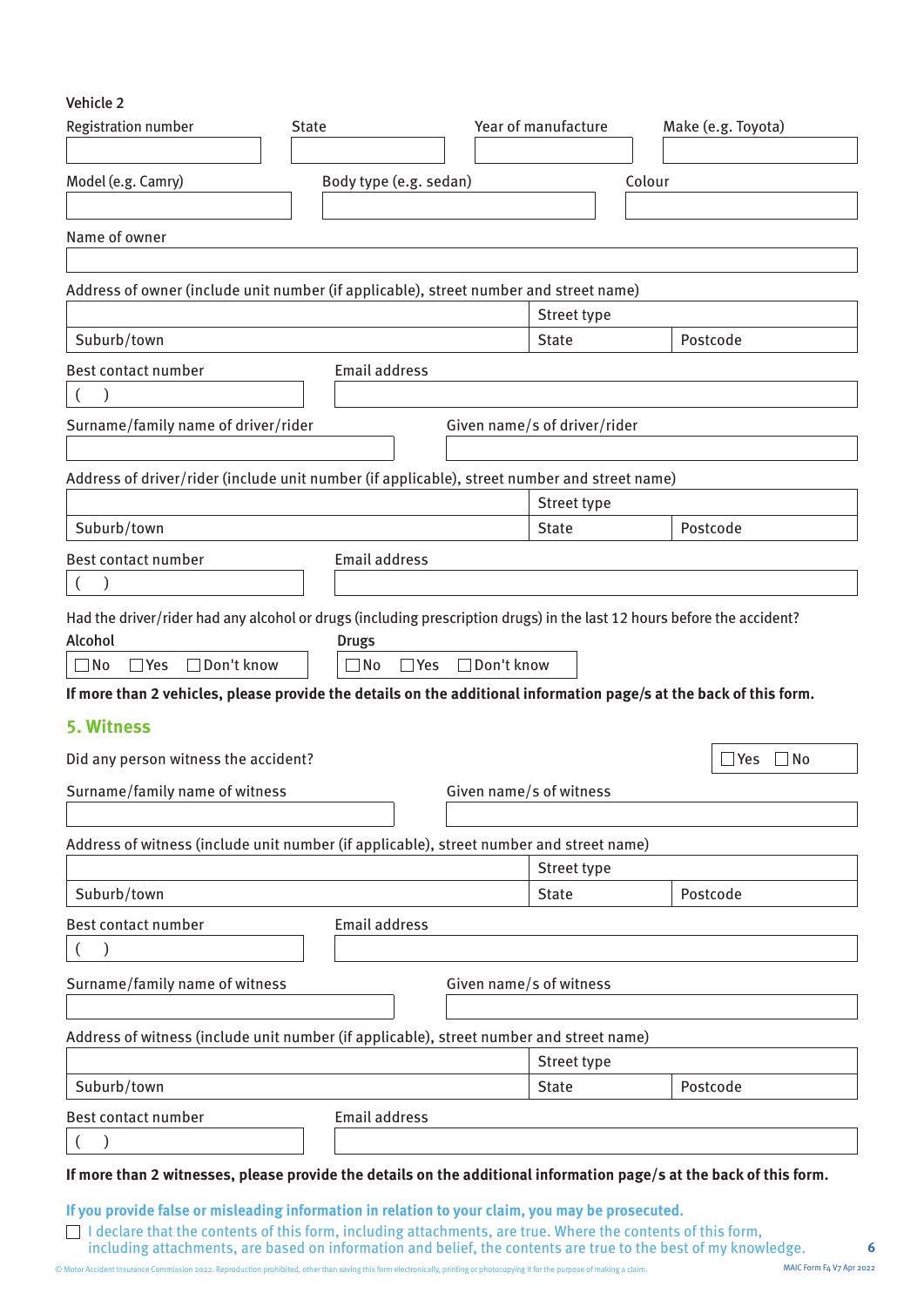| 6. Police report                                                                                                                                                                                                                                                                                                                                                                                                                                                                                                                                           |                                                                 |                    |                                                |
|------------------------------------------------------------------------------------------------------------------------------------------------------------------------------------------------------------------------------------------------------------------------------------------------------------------------------------------------------------------------------------------------------------------------------------------------------------------------------------------------------------------------------------------------------------|-----------------------------------------------------------------|--------------------|------------------------------------------------|
| Did the police come to the scene of the accident?                                                                                                                                                                                                                                                                                                                                                                                                                                                                                                          |                                                                 |                    | $\Box$ Yes<br>$\Box$ No                        |
| If not, you must report the accident to a police officer.                                                                                                                                                                                                                                                                                                                                                                                                                                                                                                  |                                                                 |                    |                                                |
| Date reported to police                                                                                                                                                                                                                                                                                                                                                                                                                                                                                                                                    | Police accident report reference number                         |                    | Police station                                 |
|                                                                                                                                                                                                                                                                                                                                                                                                                                                                                                                                                            |                                                                 |                    |                                                |
| DD/MM/YYYY<br>Police officer's name                                                                                                                                                                                                                                                                                                                                                                                                                                                                                                                        |                                                                 |                    |                                                |
|                                                                                                                                                                                                                                                                                                                                                                                                                                                                                                                                                            |                                                                 |                    |                                                |
| 7. Hospital                                                                                                                                                                                                                                                                                                                                                                                                                                                                                                                                                |                                                                 |                    |                                                |
| Was the deceased transported to a hospital?                                                                                                                                                                                                                                                                                                                                                                                                                                                                                                                |                                                                 |                    | $\Box$ Don't know<br>$\exists$ Yes<br>∣ No     |
| Name of hospital                                                                                                                                                                                                                                                                                                                                                                                                                                                                                                                                           |                                                                 |                    |                                                |
|                                                                                                                                                                                                                                                                                                                                                                                                                                                                                                                                                            |                                                                 |                    |                                                |
| Hospital address                                                                                                                                                                                                                                                                                                                                                                                                                                                                                                                                           |                                                                 |                    |                                                |
|                                                                                                                                                                                                                                                                                                                                                                                                                                                                                                                                                            |                                                                 | Street type        |                                                |
| Suburb/town                                                                                                                                                                                                                                                                                                                                                                                                                                                                                                                                                |                                                                 | <b>State</b>       | Postcode                                       |
| Was the deceased, prior to death, admitted to hospital?                                                                                                                                                                                                                                                                                                                                                                                                                                                                                                    |                                                                 |                    | Don't know<br>∃No<br>$\mathsf{Yes}$            |
| If yes, was the hospitalisation longer than 24 hours?                                                                                                                                                                                                                                                                                                                                                                                                                                                                                                      |                                                                 |                    | $\Box$ Don't know<br>$\exists$ Yes<br>∃No      |
| When did you first consult a lawyer about the possibility of making a claim?<br>□ I have not consulted a lawyer<br>Have you retained a law practice?<br>$\square$ No<br>$\Box$ Yes<br>If yes, please advise name of law practice<br>Law practice name<br>9. Funeral and other costs<br>Are you in a position to accept payment for your claim?<br>If yes, please provide the details of the nature and extent of your loss and the amount that you would be willing to accept<br>to finalise your claim. If no, please advise the reason in the box below. | $\blacktriangleright$ If yes, date law practice retained to act | DD/MM/YYYY         | DD/MM/YYYY<br>$\mathsf{\neg Yes}$<br>$\Box$ No |
| <b>Funeral costs</b><br>\$<br>Please attach any receipts, documents, reports or other evidence to support your claim.                                                                                                                                                                                                                                                                                                                                                                                                                                      | Other costs<br>\$                                               | <b>Total</b><br>\$ |                                                |

**If you provide false or misleading information in relation to your claim, you may be prosecuted.** 

I declare that the contents of this form, including attachments, are true. Where the contents of this form, including attachments, are based on information and belief, the contents are true to the best of my knowledge.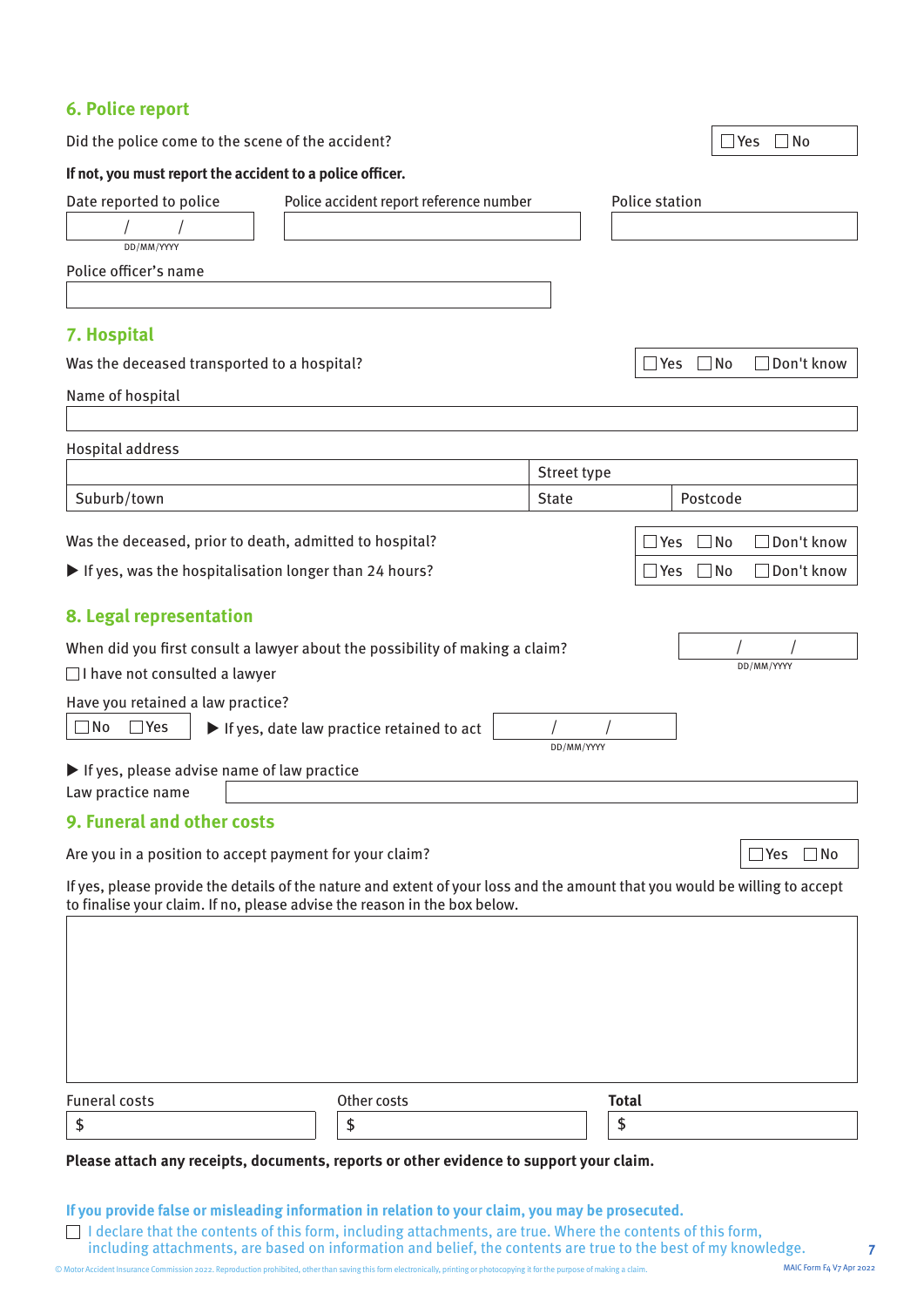#### **10. Declaration and authorisation – if completing Part A only**

#### **Do NOT complete this declaration and authorisation if you are completing Part B of this form.**

#### **Protection of privacy**

- The information collected by this Notice of Accident Claim Form, and through the course of your claim, is collected and handled in accordance with the Motor Accident Insurance Act 1994 and Motor Accident Insurance Regulation 2018 and may be disclosed to such bodies as the Motor Accident Insurance Commission (MAIC), the Nominal Defendant, and other insurers or parties involved in the assessment of your claim, such as those indicated below.
- The information is collected so as to encourage the speedy resolution of personal injury claims resulting from motor vehicle accidents, and to assist MAIC in administering the statutory insurance scheme and carrying out its functions under the Motor Accident Insurance Act 1994 and Motor Accident Insurance Regulation 2018, which include conducting research about the scheme and detecting fraud.
- Failure to provide all or part of the information may delay or prevent the progress of your claim.
- You are able to gain access to the personal information held as provided by the Privacy Act 1988 (C'th), or if the information is held by the Queensland Government you are able to gain access to the information as provided by the Information Privacy Act 2009.

#### **Authority to obtain information**

The claimant must complete all the information required in this Notice of Accident Claim Form.

- ± This form may be signed by the claimant, an agent of the claimant (e.g. a parent, guardian, relative or friend if the claimant is under the age of 18 or under a legal incapacity) or a substitute signatory (if the claimant/agent directs them to sign the form). If you require further information about who can sign this form, you should visit **[maic.qld.gov.au/substitute-signing-fact-sheet](https://maic.qld.gov.au/wp-content/uploads/2022/04/maic-forms-fact-sheet-substitute-signatory.pdf)**. The signing of this form constitutes the claimant's written permission to allow the insurer to obtain records or information that may affect their claim. Persons and entities from whom information may be obtained from or provided to include:
- other licensed insurers
- an insurer carrying on the business of providing CTP insurance, workers' compensation insurance, personal accident or illness insurance, or insurance against the loss of income through disability (Note: an insurer includes a reinsurer and/or overseas insurer)
- a department, agency or instrumentality of the Commonwealth, the State or another State administering police, transport, taxation or social welfare laws
- a hospital (including a private hospital)
- the ambulance service or other emergency service
- a doctor, professional provider of rehabilitation services or person professionally qualified to assess cognitive, functional or vocational capacity
- an employer (or previous employer)
- an educational institution
- the Office of the Director of Public Prosecutions
- the Legal Services Commission
- the Queensland Workers' Compensation Regulatory Authority
- National Injury Insurance Agency Queensland

Under Section 87U of the Motor Accident Insurance Act 1994 (Qld) a person can be fined up to 150 penalty units (which, as at 1 July 2021, is \$20,677.50) or be imprisoned for up to one (1) year for knowingly providing false or misleading statements and/or documents in and with this form and in connection with the claim generally. All information you provide in the Notice of Accident Claim Form must be true to the best of your knowledge. Refer to the Penalties and Sentences Act 1992 (Qld) for the value of a penalty unit.

I hereby authorise the insurer against whom this claim is made or the claim manager to contact those persons and entities aforementioned and to obtain information and documents relevant to the claim. I hereby authorise those persons or entities listed in this section to provide information and documents to the insurer or the claim manager against whom this claim is made.

**If you provide false or misleading information in relation to your claim, you may be prosecuted.** 

I declare that the contents of this form, including attachments, are true. Where the contents of this form, including attachments, are based on information and belief, the contents are true to the best of my knowledge.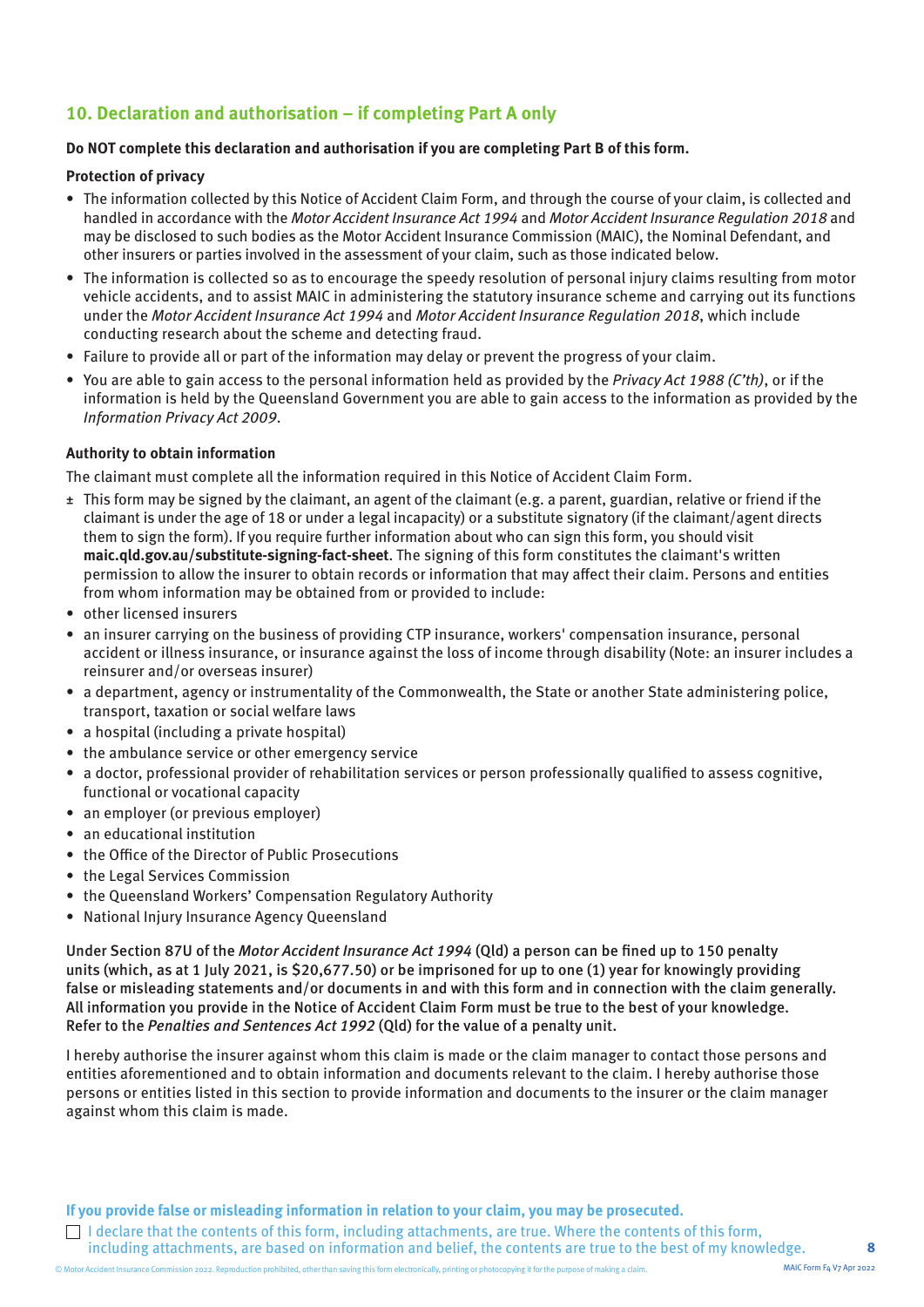**I have read and understand the contents of this form, I understand this declaration and authorisation and I declare that to the best of my knowledge and belief the statements of fact contained in this Notice of Accident Claim Form (including the attached pages) are true, correct and complete in every respect.**

| <b>Signature of claimant</b>                                                                                                                                                           |                      |              |                                        | Date     |            |  |
|----------------------------------------------------------------------------------------------------------------------------------------------------------------------------------------|----------------------|--------------|----------------------------------------|----------|------------|--|
|                                                                                                                                                                                        |                      |              |                                        |          |            |  |
| Surname/family name                                                                                                                                                                    |                      | Given name/s |                                        |          | DD/MM/YYYY |  |
|                                                                                                                                                                                        |                      |              |                                        |          |            |  |
| Date of birth<br>Date of accident                                                                                                                                                      |                      |              |                                        |          |            |  |
|                                                                                                                                                                                        |                      |              |                                        |          |            |  |
| DD/MM/YYYY                                                                                                                                                                             | DD/MM/YYYY           |              |                                        |          |            |  |
| ± Signature of agent (if claimant unable to sign)                                                                                                                                      |                      |              |                                        | Date     |            |  |
|                                                                                                                                                                                        |                      |              |                                        |          |            |  |
| <b>Signature of witness</b>                                                                                                                                                            |                      |              |                                        |          | DD/MM/YYYY |  |
| I am over the age of 18 years and certify that the claimant/agent signing this form is known to me by the stated name on<br>this form and I have witnessed their signing of this form. |                      |              |                                        |          |            |  |
| Signature of witness                                                                                                                                                                   |                      | Place        |                                        | Date     |            |  |
|                                                                                                                                                                                        |                      |              |                                        |          |            |  |
| Surname/family name of witness                                                                                                                                                         |                      |              | Given name/s of witness                |          | DD/MM/YYYY |  |
|                                                                                                                                                                                        |                      |              |                                        |          |            |  |
| Address where claim form witnessed (include unit number (if applicable), street number and street name)                                                                                |                      |              |                                        |          |            |  |
|                                                                                                                                                                                        |                      |              | Street type                            |          |            |  |
| Suburb/town                                                                                                                                                                            |                      |              | <b>State</b>                           | Postcode |            |  |
| ± Agent of claimant - if another person signs on behalf of the claimant                                                                                                                |                      |              |                                        |          |            |  |
| Surname/family name of agent                                                                                                                                                           |                      |              | Given name/s of agent                  |          |            |  |
|                                                                                                                                                                                        |                      |              |                                        |          |            |  |
| Address of agent                                                                                                                                                                       |                      |              |                                        |          |            |  |
|                                                                                                                                                                                        |                      |              | Street type                            |          |            |  |
| Suburb/town                                                                                                                                                                            |                      |              | <b>State</b>                           | Postcode |            |  |
| Best contact number                                                                                                                                                                    | <b>Email address</b> |              |                                        |          |            |  |
|                                                                                                                                                                                        |                      |              |                                        |          |            |  |
| Relationship to the claimant                                                                                                                                                           |                      |              | Details of claimant's legal incapacity |          |            |  |
|                                                                                                                                                                                        |                      |              |                                        |          |            |  |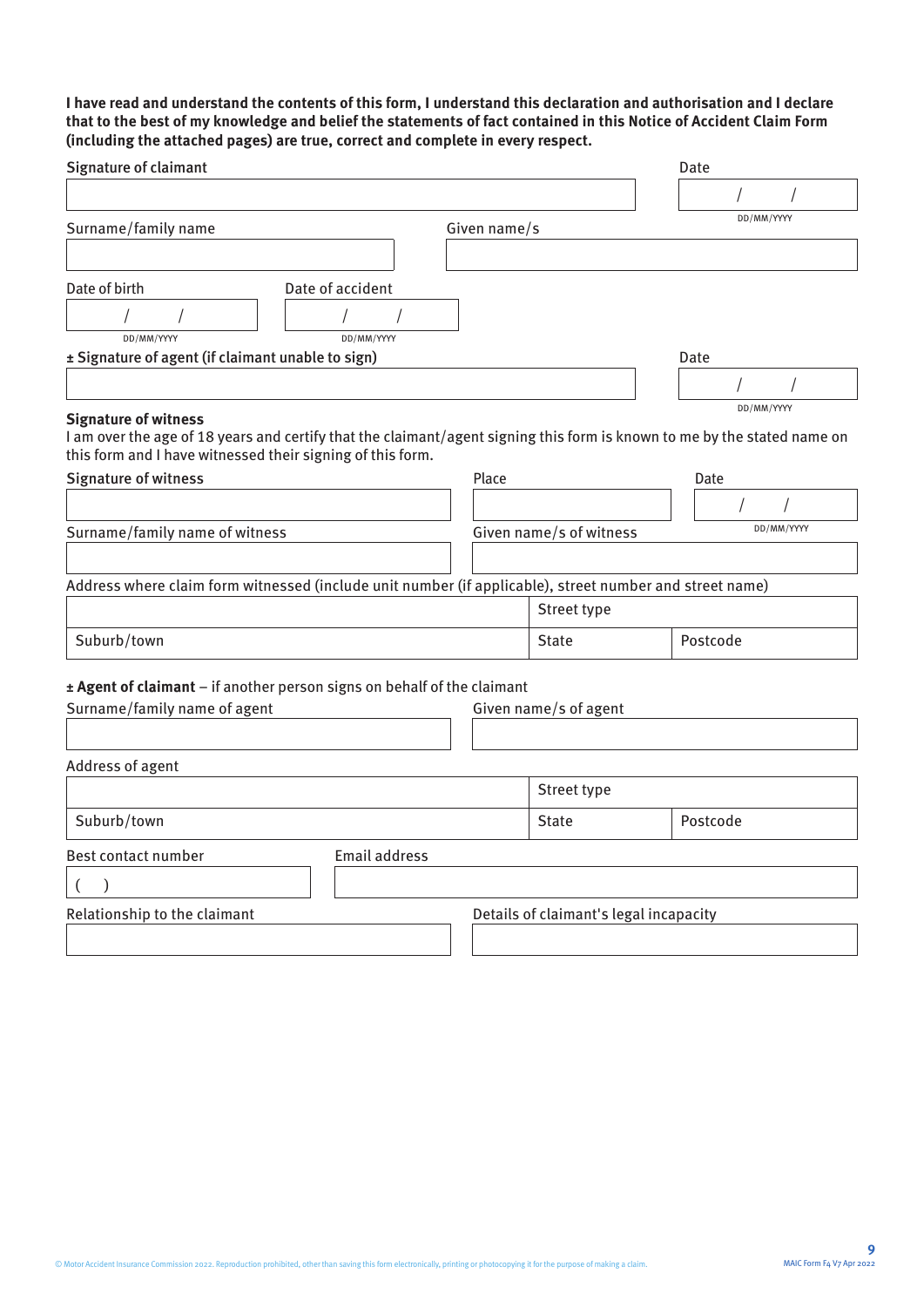### **Part B: Dependency**

#### **1. Claim history**

1. Have you (or the deceased) ever made a claim for damages for a personal injury?

2. Have you (or the deceased) ever sustained a significant disability\*?

3. In respect of a significant disability\*, have you (or the deceased) ever:

- $-$  Made a claim for damages, social security or other benefits or compensation?
- Received any amount by way of damages, social security or other benefits or compensation?  $\Box$  Yes  $\Box$  No

\* Significant disability means any personal injury, illness or disability that lasted (or its symptoms lasted) for four (4) weeks or more.

If yes to any question, please provide details of the injury, illness, disability, damages, entity claim was made against, benefit and/or compensation:

#### **2. Relationship**

4. What was your relationship to the deceased?

 $\Box$  Spouse (including de facto partner)  $\blacktriangleright$  Go to section "3. Spouse (including de facto partner)"

 $\Box$  Dependant (e.g. child, parent, grandparent or executor of the deceased's estate)  $\blacktriangleright$  Go to section "5. Other dependants"

#### **3. Spouse (including de facto partner)**

5. Details of marriage (if applicable)

Date of marriage Place of marriage

#### **A copy of your marriage certificate must be lodged with this form.**

6. Details of de facto relationship (if applicable)

Date your defacto relationship commenced

/ / DD/MM/YYYY

/ /

DD/MM/YYYY

Details of evidence establishing the de facto relationship (e.g. details of a property lease, property ownership, joint bank account)

**Copies of evidence establishing the de facto relationship must be lodged with this form.**

**If you provide false or misleading information in relation to your claim, you may be prosecuted.** 

I declare that the contents of this form, including attachments, are true. Where the contents of this form, including attachments, are based on information and belief, the contents are true to the best of my knowledge.

| TYES I INO |  |
|------------|--|
| ∣ Yes ∣ No |  |
|            |  |

| ∣Yes ∣No                                     |  |
|----------------------------------------------|--|
|                                              |  |
| $\Box$ V <sub>22</sub> $\Box$ N <sub>2</sub> |  |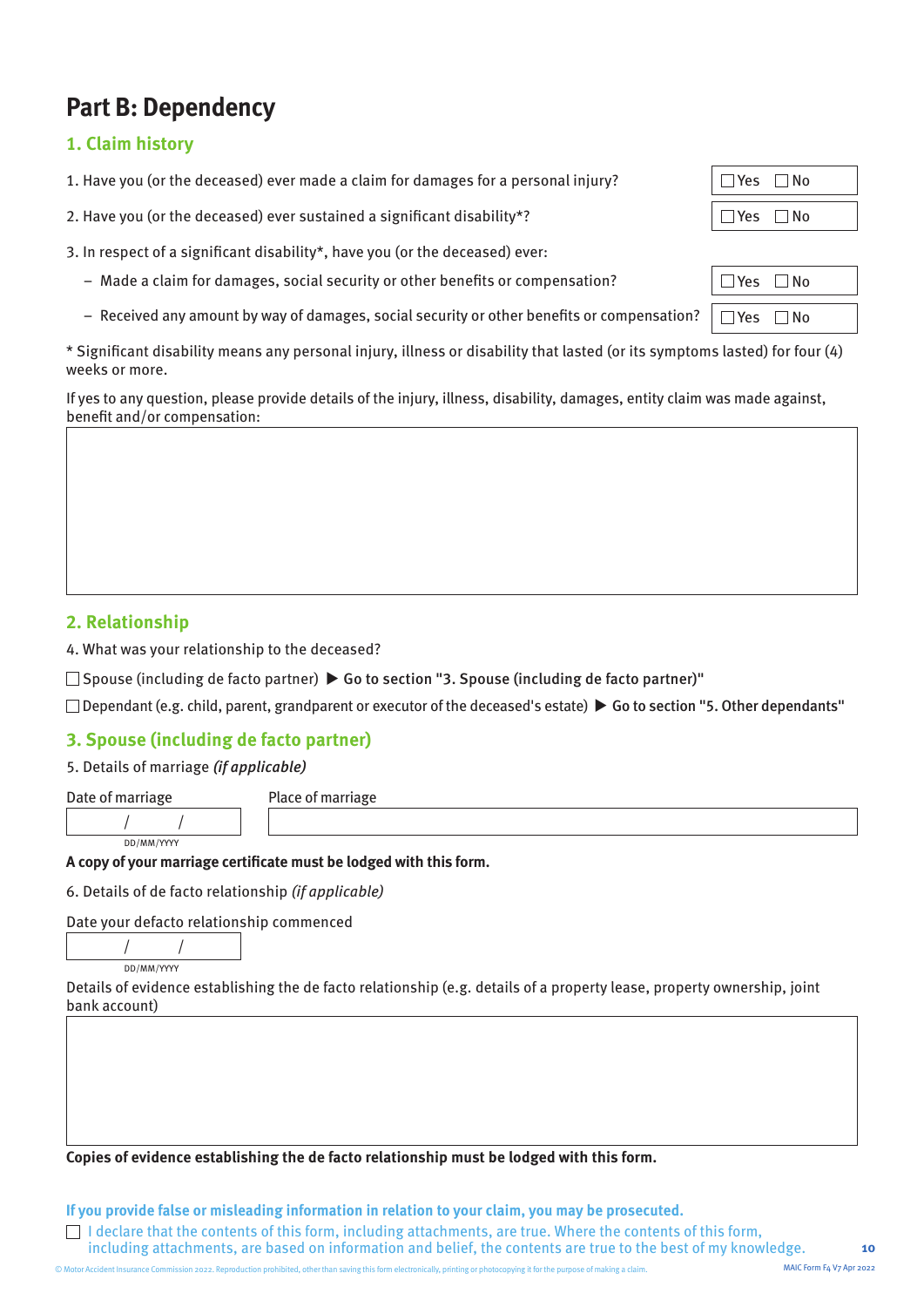#### **4. Employment**

| 7. Are you currently employed?<br>□Yes □No                                                |                        |                  |                             |               |                                                             |                      |
|-------------------------------------------------------------------------------------------|------------------------|------------------|-----------------------------|---------------|-------------------------------------------------------------|----------------------|
| Your occupation                                                                           | Your employment status |                  |                             |               |                                                             |                      |
|                                                                                           | $\exists$ Full time    | $\Box$ Part time | $\Box$ Casual               | $\Box$ Other: |                                                             |                      |
| Employed<br>Name of employer                                                              |                        |                  |                             |               |                                                             |                      |
| Address of employer                                                                       |                        |                  | Street type                 |               |                                                             |                      |
| Suburb/town                                                                               |                        |                  | <b>State</b>                |               | Postcode                                                    |                      |
| Self-employed<br>Name of business                                                         |                        |                  |                             |               |                                                             |                      |
| Address (workplace)                                                                       |                        |                  |                             |               |                                                             |                      |
| Suburb/town                                                                               |                        |                  | Street type<br><b>State</b> |               | Postcode                                                    |                      |
| $\Box$ Other:<br>9. If not employed or self-employed, what was the source of your income? |                        |                  |                             |               |                                                             |                      |
| 10. Weekly gross (before tax) income                                                      |                        |                  |                             |               | Average weekly gross (before tax) income for last 12 months |                      |
| 11. Have you any current health problems?                                                 |                        |                  |                             |               |                                                             |                      |
| If yes, give details                                                                      |                        |                  |                             |               |                                                             | $\Box$ Yes $\Box$ No |
|                                                                                           |                        |                  |                             |               |                                                             |                      |

**If you provide false or misleading information in relation to your claim, you may be prosecuted.** 

I declare that the contents of this form, including attachments, are true. Where the contents of this form, including attachments, are based on information and belief, the contents are true to the best of my knowledge.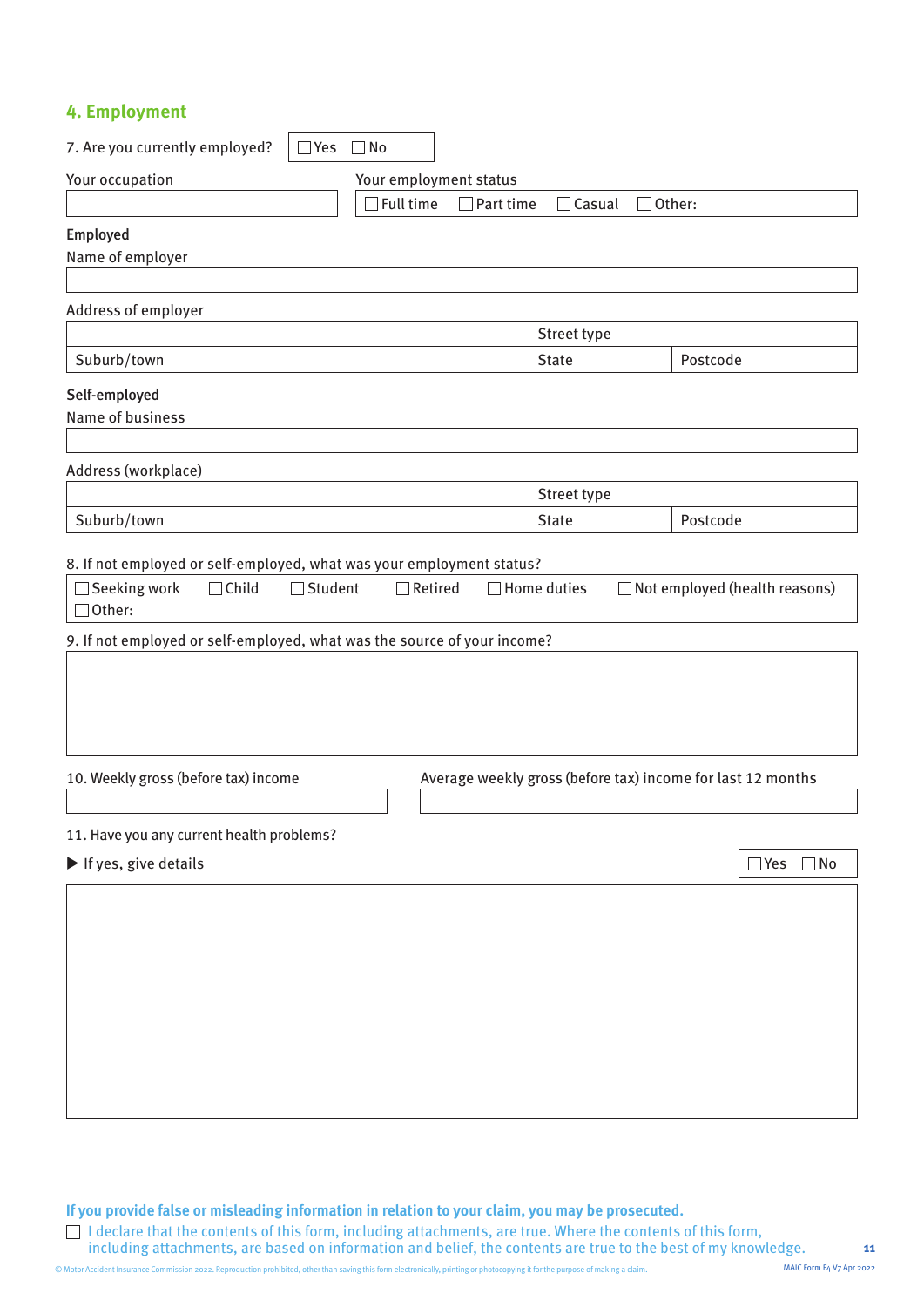12. What were the average weekly payments and/or other financial benefits provided to you by the deceased prior to the accident?

13. Is there (or will there be) a workers' compensation, superannuation, life insurance or any 13. Is there (or will there be) a workers' compensation, superannuation, life insurance or any  $\Gamma$ 

|  | N٥ |
|--|----|
|  |    |

| $\blacktriangleright$ If yes, name of insurer | Claim number |
|-----------------------------------------------|--------------|
|                                               |              |
| Policy number                                 |              |
|                                               |              |

#### **5. Other dependants**

14. Details of the other dependant persons.

Complete the following details for all dependant children and other dependant persons (excluding the surviving spouse/de facto partner).

#### **Dependant 1**

| <b>Title</b>                                           | Surname/family name  |                                              | Given name/s                  |
|--------------------------------------------------------|----------------------|----------------------------------------------|-------------------------------|
|                                                        |                      |                                              |                               |
| Relationship to the deceased                           |                      | Date of birth                                | Full-time student             |
|                                                        |                      |                                              | $\Box$ Yes<br>$\square$ No    |
| <b>Marital status</b>                                  |                      | DD/MM/YYYY<br>Gender                         |                               |
| Single<br>Married                                      | De facto             |                                              |                               |
| Best contact number                                    | <b>Email address</b> |                                              |                               |
| $\overline{a}$                                         |                      |                                              |                               |
| Does the dependant have any separate source of income? |                      |                                              |                               |
| $\Box$ No<br>$\Box$ Yes                                | Nature of income     |                                              |                               |
| Weekly gross (before tax) income                       |                      | Does the dependant reside with the claimant? |                               |
| \$                                                     | Yes                  | $\Box$ No                                    |                               |
| <b>Dependant 2</b>                                     |                      |                                              |                               |
| <b>Title</b>                                           | Surname/family name  |                                              | Given name/s                  |
|                                                        |                      |                                              |                               |
| Relationship to the deceased                           |                      | Date of birth                                | Full-time student             |
|                                                        |                      |                                              | $\square$ No<br>$\exists$ Yes |
| <b>Marital status</b>                                  |                      | DD/MM/YYYY<br>Gender                         |                               |
| Married<br>Single                                      | De facto             |                                              |                               |
| Best contact number                                    | <b>Email address</b> |                                              |                               |
|                                                        |                      |                                              |                               |

**If you provide false or misleading information in relation to your claim, you may be prosecuted.** 

I declare that the contents of this form, including attachments, are true. Where the contents of this form, including attachments, are based on information and belief, the contents are true to the best of my knowledge.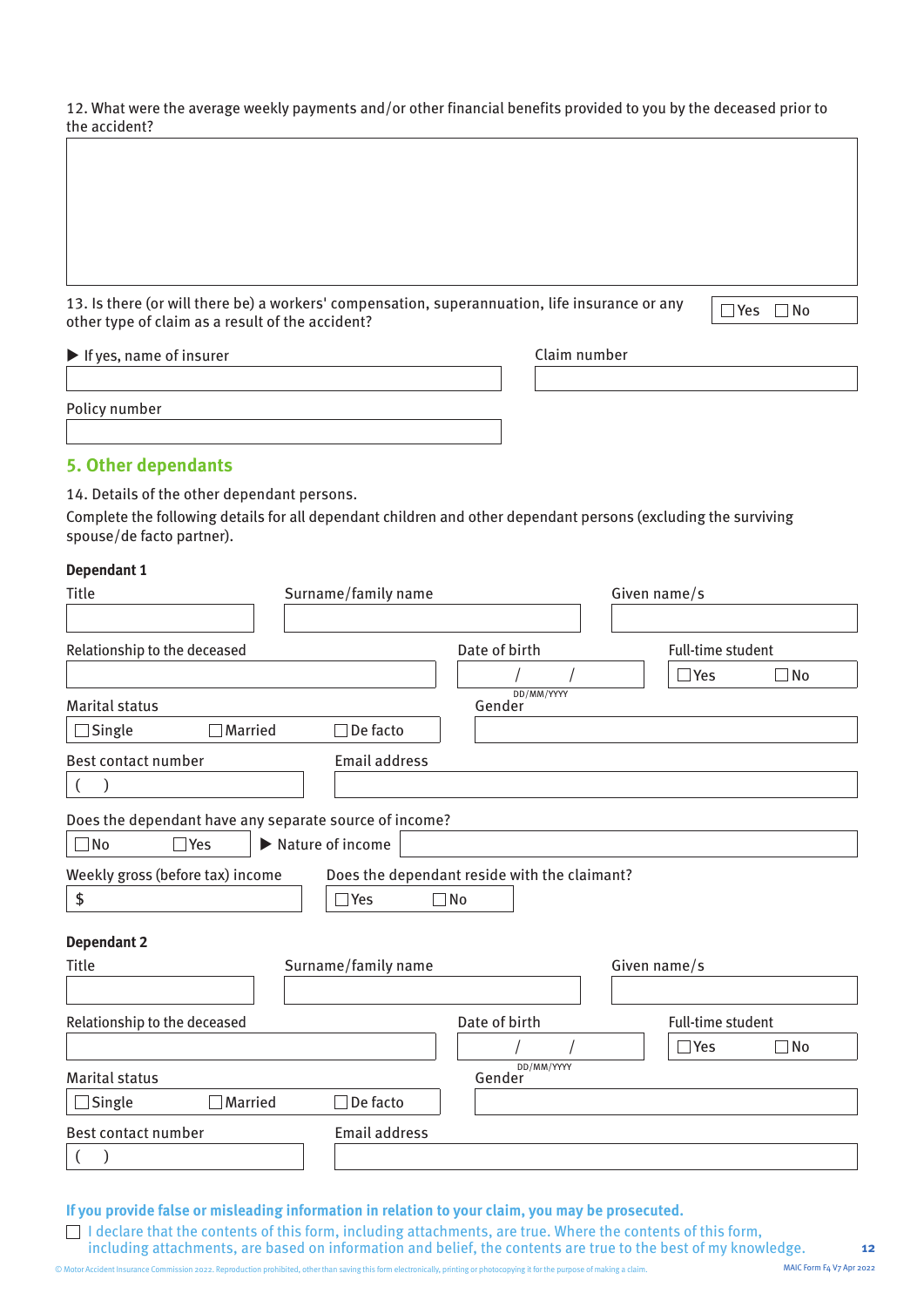| Does the dependant have any separate source of income?                                                                  |                      |                                                           |               |            |              |                                           |                            |
|-------------------------------------------------------------------------------------------------------------------------|----------------------|-----------------------------------------------------------|---------------|------------|--------------|-------------------------------------------|----------------------------|
| $\Box$ Yes<br>$\Box$ No                                                                                                 | Nature of income     |                                                           |               |            |              |                                           |                            |
| Weekly gross (before tax) income                                                                                        |                      | Does the dependant reside with the claimant?              |               |            |              |                                           |                            |
| \$                                                                                                                      | $\Box$ Yes           | $\Box$ No                                                 |               |            |              |                                           |                            |
|                                                                                                                         |                      |                                                           |               |            |              |                                           |                            |
| <b>Dependant 3</b><br><b>Title</b>                                                                                      | Surname/family name  |                                                           |               |            | Given name/s |                                           |                            |
|                                                                                                                         |                      |                                                           |               |            |              |                                           |                            |
|                                                                                                                         |                      |                                                           |               |            |              |                                           |                            |
| Relationship to the deceased                                                                                            |                      |                                                           | Date of birth |            |              | <b>Full-time student</b><br>$\exists$ Yes | $\Box$ No                  |
|                                                                                                                         |                      |                                                           |               | DD/MM/YYYY |              |                                           |                            |
| <b>Marital status</b>                                                                                                   |                      |                                                           | Gender        |            |              |                                           |                            |
| Single<br>Married                                                                                                       | De facto             |                                                           |               |            |              |                                           |                            |
| Best contact number                                                                                                     | <b>Email address</b> |                                                           |               |            |              |                                           |                            |
| $\mathcal{E}$                                                                                                           |                      |                                                           |               |            |              |                                           |                            |
| Does the dependant have any separate source of income?                                                                  |                      |                                                           |               |            |              |                                           |                            |
| $\Box$ Yes<br>$\Box$ No                                                                                                 | Nature of income     |                                                           |               |            |              |                                           |                            |
| Weekly gross (before tax) income                                                                                        |                      | Does the dependant reside with the claimant?              |               |            |              |                                           |                            |
| $\pmb{\$}$                                                                                                              | $\exists$ Yes        | $\Box$ No                                                 |               |            |              |                                           |                            |
| <b>Dependant 4</b><br><b>Title</b>                                                                                      | Surname/family name  |                                                           |               |            | Given name/s |                                           |                            |
| Relationship to the deceased                                                                                            |                      |                                                           | Date of birth |            |              | Full-time student                         |                            |
|                                                                                                                         |                      |                                                           |               |            |              | $\Box$ Yes                                | $\square$ No               |
| <b>Marital status</b>                                                                                                   |                      |                                                           | Gender        | DD/MM/YYYY |              |                                           |                            |
| Married<br>Single                                                                                                       | De facto             |                                                           |               |            |              |                                           |                            |
| Best contact number                                                                                                     | Email address        |                                                           |               |            |              |                                           |                            |
|                                                                                                                         |                      |                                                           |               |            |              |                                           |                            |
| Does the dependant have any separate source of income?                                                                  |                      |                                                           |               |            |              |                                           |                            |
| $\Box$ No<br>$\Box$ Yes                                                                                                 | Nature of income     |                                                           |               |            |              |                                           |                            |
|                                                                                                                         |                      |                                                           |               |            |              |                                           |                            |
| Weekly gross (before tax) income<br>\$                                                                                  | $\Box$ Yes           | Does the dependant reside with the claimant?<br>$\Box$ No |               |            |              |                                           |                            |
|                                                                                                                         |                      |                                                           |               |            |              |                                           |                            |
| If more than four dependants, please provide the details on the additional information page/s at the back of this form. |                      |                                                           |               |            |              |                                           |                            |
| 15. Do any of the dependants have any current health problems?                                                          |                      |                                                           |               |            |              |                                           | $\square$ Yes<br>$\Box$ No |
| If yes, provide full details, including name of dependant and the nature of the health problem.                         |                      |                                                           |               |            |              |                                           |                            |
|                                                                                                                         |                      |                                                           |               |            |              |                                           |                            |
|                                                                                                                         |                      |                                                           |               |            |              |                                           |                            |
|                                                                                                                         |                      |                                                           |               |            |              |                                           |                            |
|                                                                                                                         |                      |                                                           |               |            |              |                                           |                            |
|                                                                                                                         |                      |                                                           |               |            |              |                                           |                            |

**If you provide false or misleading information in relation to your claim, you may be prosecuted.** 

I declare that the contents of this form, including attachments, are true. Where the contents of this form, including attachments, are based on information and belief, the contents are true to the best of my knowledge.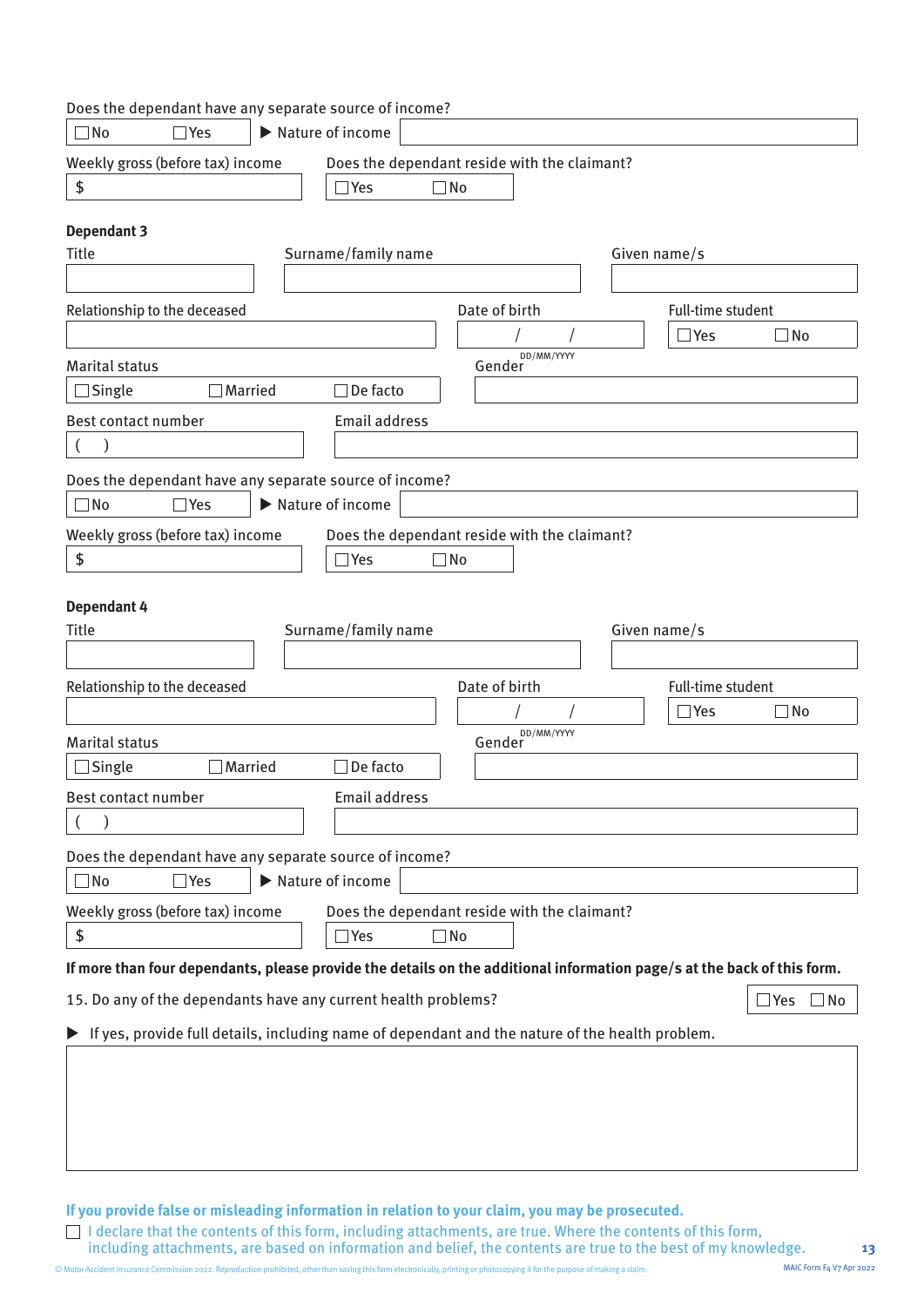#### 16. What were the average weekly payments and/or other financial benefits provided to each of the above named dependants by the decreased prior to the accident?

| Name of dependant | Average weekly payment/benefit |
|-------------------|--------------------------------|
|                   |                                |
|                   |                                |
|                   |                                |
|                   |                                |
|                   |                                |
|                   |                                |

17. Have you or any of the dependants applied for or received any money or benefit arising out of the accident? (e.g. social security benefits, workers' compensation, borrowed money or insurance payment)  $\Box$  Yes  $\Box$  No

If yes, give details (including amounts):

- If a social security benefit was received, give the social security reference number;
- If workers' compensation, give the insurer's name and claim number;
- If money was borrowed, give the lender's name and address;
- If payment from an insurer was received, give the name and address of the insurer and the claims details.

#### **6. Additional details**

- 18. Are you aware of any police action arising from the accident?  $\Box$  Yes  $\Box$  Yes  $\Box$  No
- $\blacktriangleright$  If yes, against who?

Surname/family name Given name/s

What role did this person have in the accident? What is the police action?

**If you provide false or misleading information in relation to your claim, you may be prosecuted.** 

I declare that the contents of this form, including attachments, are true. Where the contents of this form, including attachments, are based on information and belief, the contents are true to the best of my knowledge.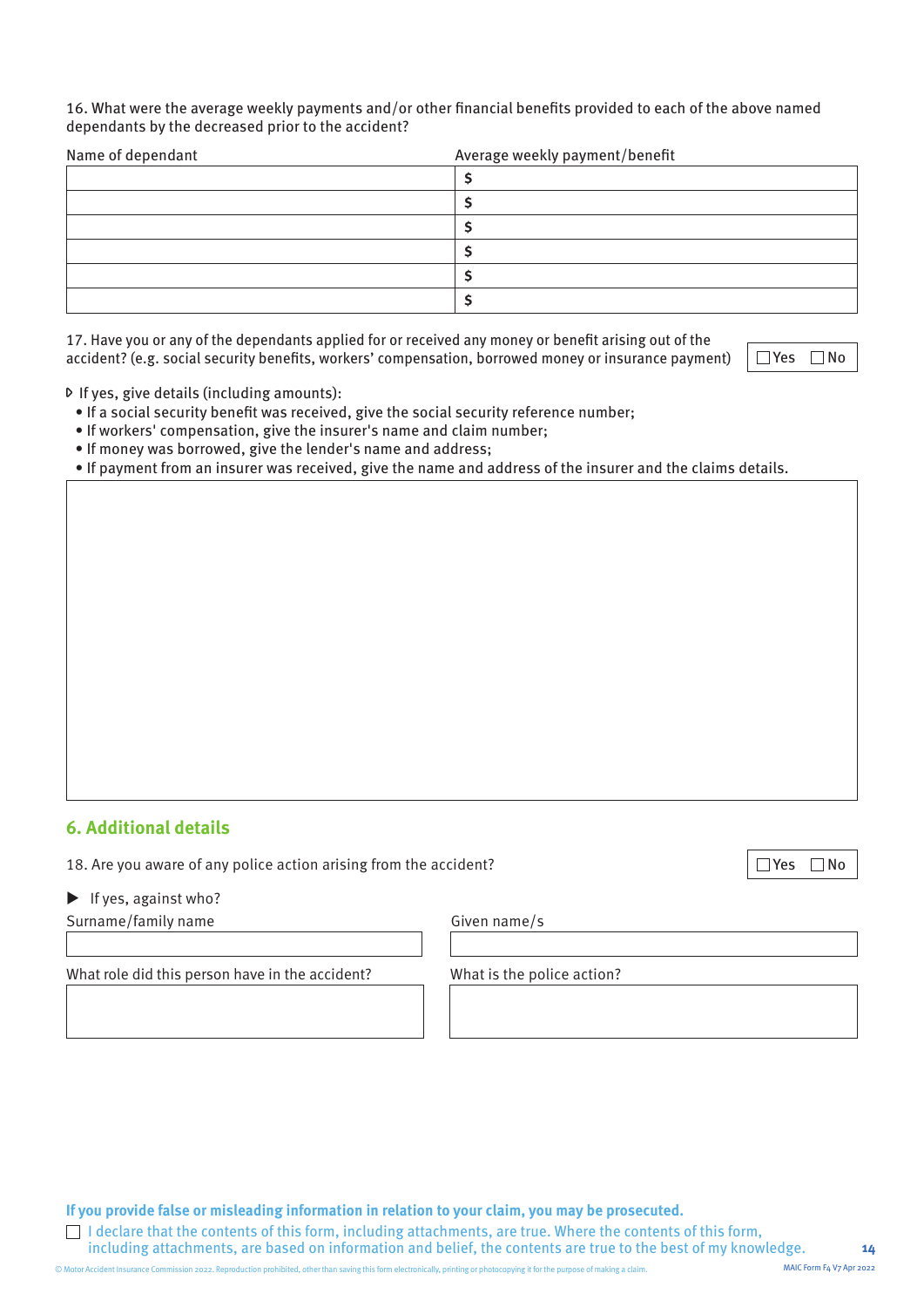#### 19. Was there an unidentified vehicle involved?  $\Box$  Yes  $\Box$  Yes  $\Box$  No  $\Box$  Don't know

| $\exists$ Yes | $\Box$ No | $\Box$ Don't knov |  |
|---------------|-----------|-------------------|--|
|               |           |                   |  |

| If yes, advise any information that will assist in its identification (e.g., colour of vehicle, unusual features, signwriting). |
|---------------------------------------------------------------------------------------------------------------------------------|
| Provide details of how you have tried to identify the vehicle (e.g. contacting or advertising for witnesses)                    |

#### **7. Medical details of deceased**

20. Who was the deceased's usual treating General Practitioner (GP)?

| GP's name           |       | Practice name |                                                                                                                      |
|---------------------|-------|---------------|----------------------------------------------------------------------------------------------------------------------|
|                     |       |               |                                                                                                                      |
| GP address          |       |               |                                                                                                                      |
|                     |       | Street type   |                                                                                                                      |
| Suburb/town         |       | <b>State</b>  | Postcode                                                                                                             |
| Best contact number | Email |               |                                                                                                                      |
|                     |       |               |                                                                                                                      |
|                     |       |               | If the deceased had more than one CD please provide the details on the additional information page (s at the bask of |

#### **If the deceased had more than one GP, please provide the details on the additional information page/s at the back of this form.**

21. Had the deceased suffered any personal injury, illness or disability before or after the  $\Box$  accident that may affect the claim in any way?

 $\blacktriangleright$  If yes, please provide details of the injury, illness and/or disability

**If you provide false or misleading information in relation to your claim, you may be prosecuted.** 

 $\Box$  I declare that the contents of this form, including attachments, are true. Where the contents of this form, including attachments, are based on information and belief, the contents are true to the best of my knowledge.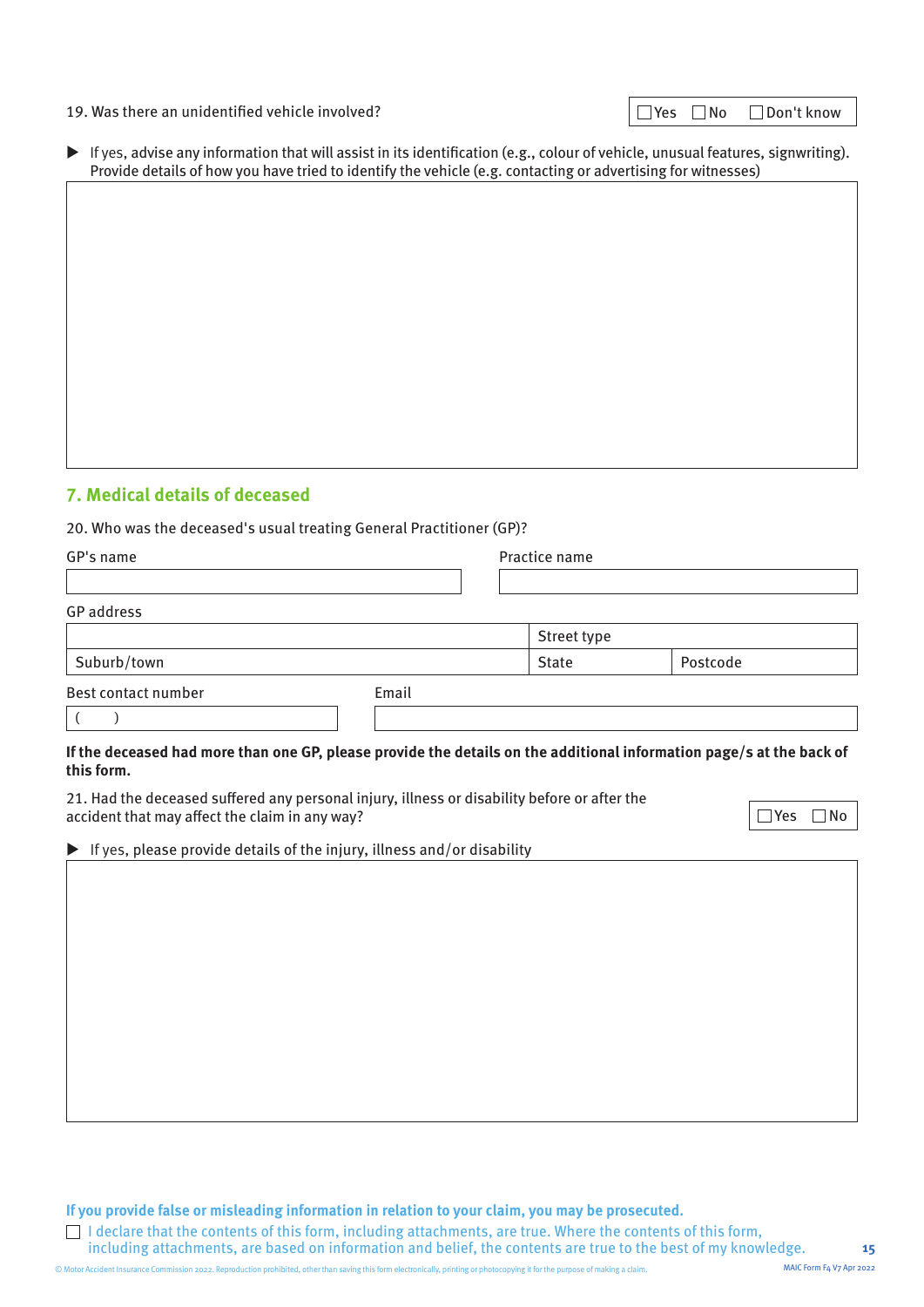#### **8. Employment details of deceased**

| 22. What was the deceased's employment status as at the date of the accident?                    |                          |                                     |                      |
|--------------------------------------------------------------------------------------------------|--------------------------|-------------------------------------|----------------------|
| $\Box$ Employed<br>$\Box$ Home duties                                                            | Self-employed<br>Student | $\Box$ Unemployed<br>Other:         | $\Box$ Retired       |
| 23. Was the deceased employed as at the date of the accident?                                    |                          |                                     | $\Box$ Yes $\Box$ No |
| $\blacktriangleright$ If yes, employment details                                                 |                          |                                     |                      |
| Name of employer (company or organisation)                                                       |                          |                                     |                      |
|                                                                                                  |                          |                                     |                      |
| Address (workplace)                                                                              |                          |                                     |                      |
|                                                                                                  |                          | Street type                         |                      |
| Suburb/town                                                                                      |                          | State                               | Postcode             |
| Usual weekly working hours                                                                       |                          | Usual net (after tax) weekly income |                      |
| Ordinary                                                                                         | Overtime                 | \$                                  |                      |
| Description of duties                                                                            |                          |                                     |                      |
|                                                                                                  |                          |                                     |                      |
|                                                                                                  |                          |                                     |                      |
|                                                                                                  |                          |                                     |                      |
|                                                                                                  |                          |                                     |                      |
|                                                                                                  |                          |                                     |                      |
|                                                                                                  |                          |                                     |                      |
|                                                                                                  |                          |                                     |                      |
|                                                                                                  |                          |                                     |                      |
|                                                                                                  |                          |                                     |                      |
|                                                                                                  |                          |                                     |                      |
|                                                                                                  |                          |                                     |                      |
|                                                                                                  |                          |                                     |                      |
|                                                                                                  |                          |                                     |                      |
|                                                                                                  |                          |                                     |                      |
| 24. Was the deceased self-employed as at the date of the accident?                               |                          |                                     | $\Box$ Yes $\Box$ No |
| $\blacktriangleright$ If yes, employment details                                                 |                          |                                     |                      |
| Name of business                                                                                 |                          | Nature of business                  |                      |
|                                                                                                  |                          |                                     |                      |
| Address (workplace)                                                                              |                          |                                     |                      |
|                                                                                                  |                          | Street type                         |                      |
| Suburb/town                                                                                      |                          | <b>State</b>                        | Postcode             |
|                                                                                                  |                          |                                     |                      |
| $\blacktriangleright$ If yes, accountant details                                                 |                          |                                     |                      |
| Name of firm                                                                                     |                          | Accountant's name                   |                      |
|                                                                                                  |                          |                                     |                      |
| Address                                                                                          |                          |                                     |                      |
|                                                                                                  |                          | Street type                         |                      |
| Suburb/town                                                                                      |                          | State                               | Postcode             |
| If you provide false or misleading information in relation to your claim, you may be prosecuted. |                          |                                     |                      |

including attachments, are based on information and belief, the contents are true to the best of my knowledge.

I declare that the contents of this form, including attachments, are true. Where the contents of this form,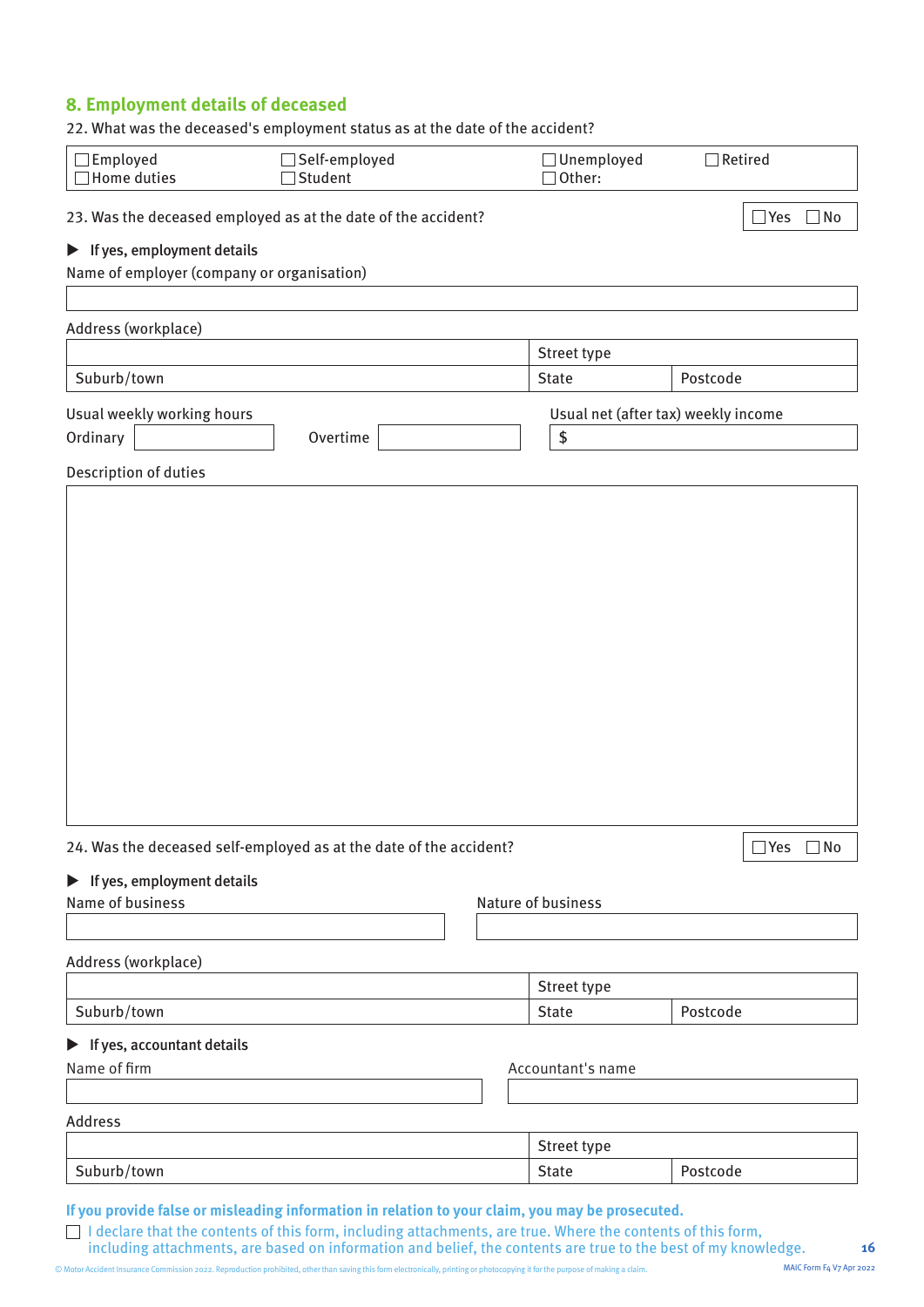#### 25. Did the deceased have a second paid job as at the date of the accident?  $\Box$  Yes  $\Box$  No

#### $\blacktriangleright$  If yes, employment details – second job

#### Name of employer

|                                                                      | Street type  |                                        |
|----------------------------------------------------------------------|--------------|----------------------------------------|
| Suburb/town                                                          | <b>State</b> | Postcode                               |
| Usual weekly working hours                                           |              | Usual gross (before tax) weekly income |
| Ordinary<br>Overtime                                                 | \$           |                                        |
| Description of duties                                                |              |                                        |
| 26. Did the deceased have any other source of income?                |              | $\sqsupset$ Yes<br>$\Box$ No           |
| If yes, nature of separate source of income<br>$\blacktriangleright$ |              |                                        |

#### Usual gross (before tax) weekly income

\$

#### 27. List the particulars of the deceased's employment during the **three** years prior to the accident (if applicable)

| Financial year | Name of employer | Address of employer | Gross income |
|----------------|------------------|---------------------|--------------|
| 20             |                  |                     |              |
| 20             |                  |                     |              |
| 20             |                  |                     |              |
| 20             |                  |                     |              |
| 20             |                  |                     |              |

#### List the particulars of the deceased's self-employment during the **three** years prior to the accident (if applicable)

| Financial year | Name of business | Nature of business | Gross income |
|----------------|------------------|--------------------|--------------|
| 20             |                  |                    |              |
| 20             |                  |                    |              |
| 20             |                  |                    |              |
| 20             |                  |                    |              |
| 20             |                  |                    |              |

**If you provide false or misleading information in relation to your claim, you may be prosecuted.** 

I declare that the contents of this form, including attachments, are true. Where the contents of this form, including attachments, are based on information and belief, the contents are true to the best of my knowledge.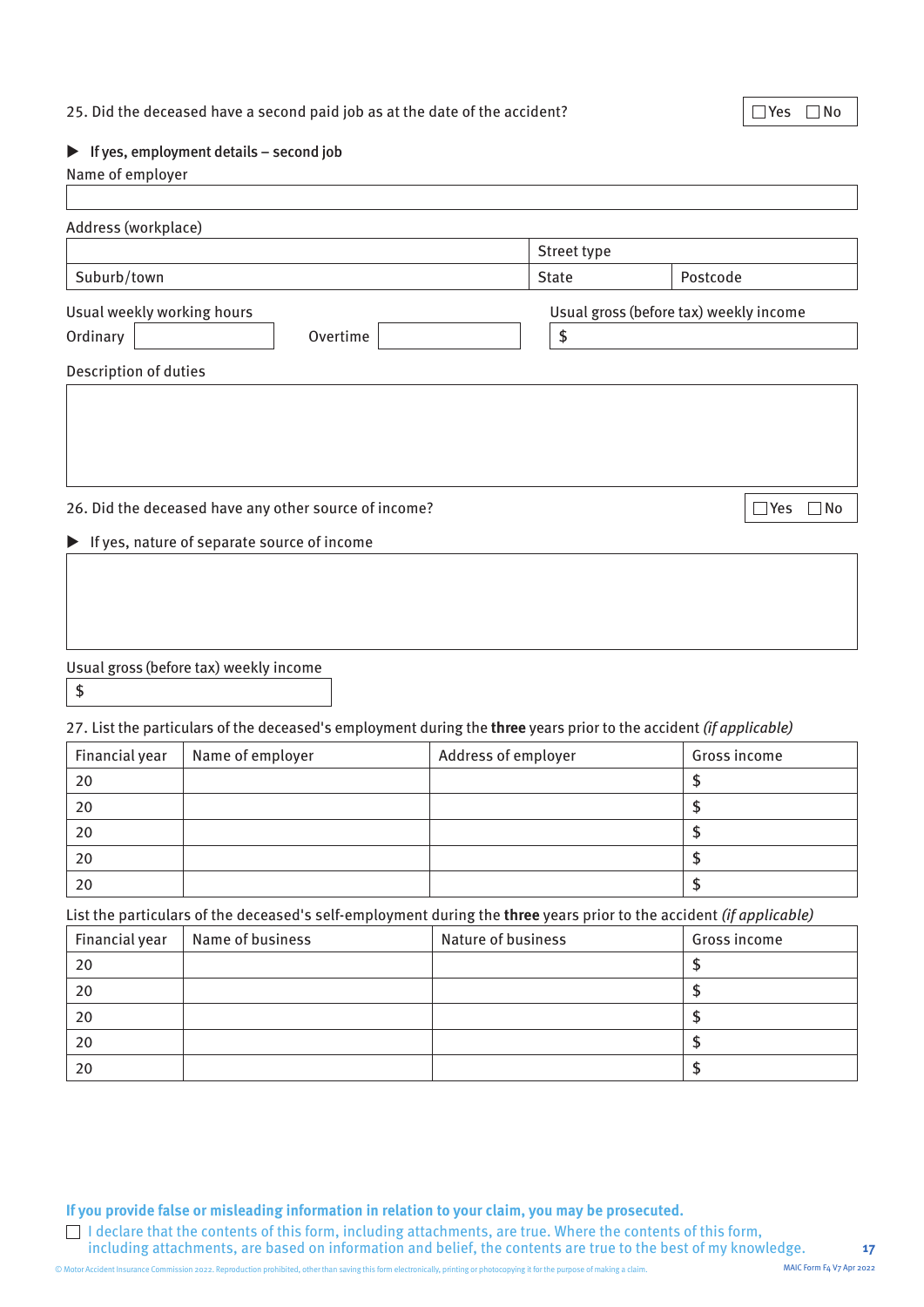28. Before the accident, had the deceased made any firm arrangements to start a new job, stop zo. Before the accident, had the deceased made any firm arrangements to start a new job, stop  $\Box$  Yes  $\Box$  No work, change duties, working hours or earnings?

 $\blacktriangleright$  If yes, give details

### **9. Payment to you/offer of settlement**

29. Are you in a position to accept payment to finalise your claim?  $\Box$  Yes  $\Box$  No

If yes, please provide the details of the nature and extent of your loss and the amount that you would be willing to accept to finalise your claim. If no, please advise the reason in the box below.

**Please attach any receipts, documents, reports, photographs or other evidence to support your claim.** 

#### **10. Identification**

#### **This section only applies to the person whose details are under section "2. Claimant" on page 3 of this form.**

You must attach a certified copy of an identity document issued by a government which contains a colour photograph of you and which is current. This identity document is required to be certified by a lawyer, notary public, Commissioner for Declarations or a Justice of the Peace.

If you do not hold identification of this type, please attach a colour, passport-sized photograph of yourself taken within the last two years. This photograph should be a full-face view of your head and shoulders and be of good quality. This photograph is required to be certified by a person who has known you for at least one (1) year. They must write on the back or below the photograph: 'This is a true photograph of [your name]' and write their full name, the date and sign the photograph below this statement.

#### **The above identification requirements only apply to claimants who are aged 15 and over.**

**If you provide false or misleading information in relation to your claim, you may be prosecuted.** 

I declare that the contents of this form, including attachments, are true. Where the contents of this form, including attachments, are based on information and belief, the contents are true to the best of my knowledge.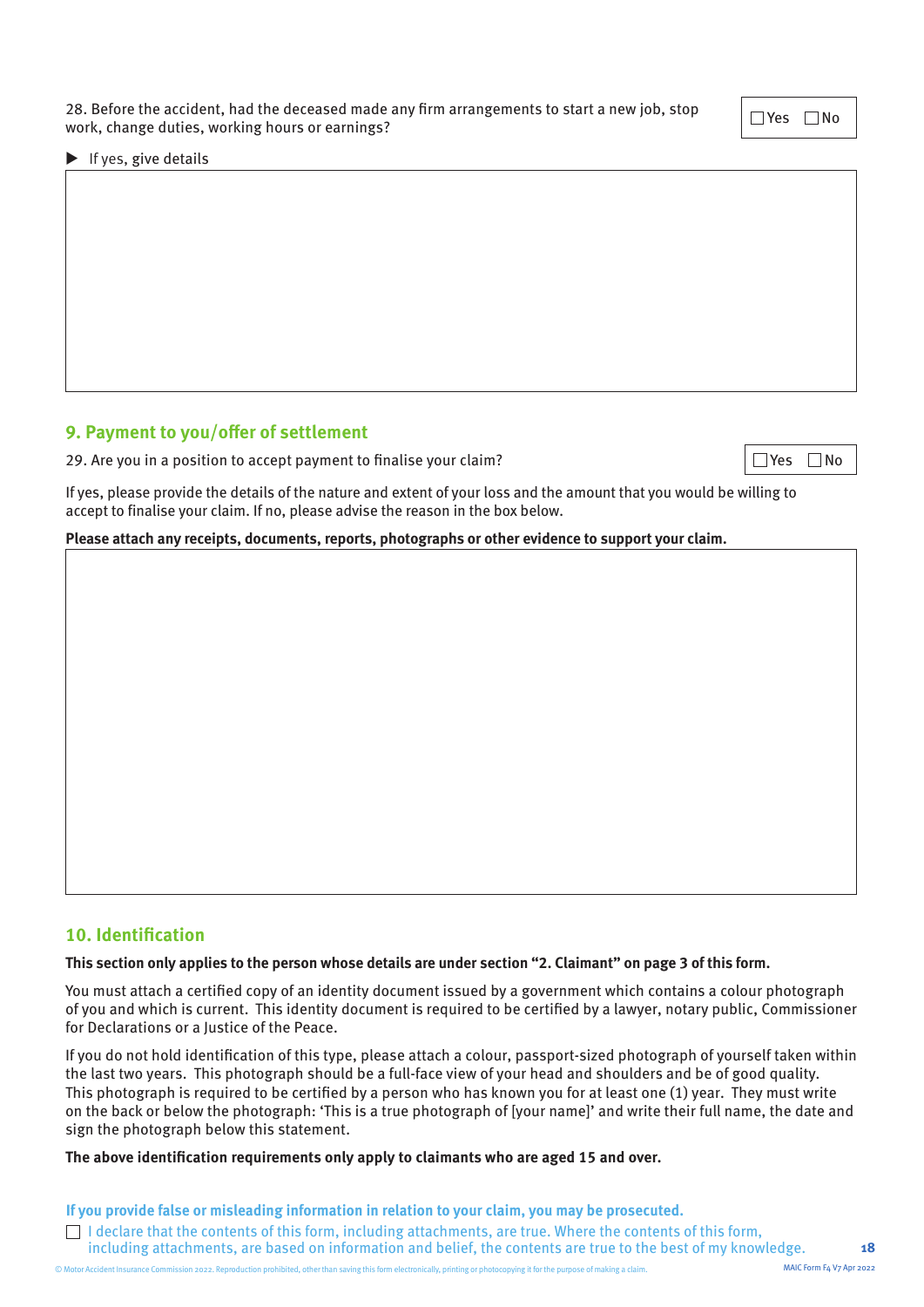#### **11. Declaration and authorisation**

This declaration and authorisation requires completion when you complete both Part A and Part B of this form. There is no need to complete the declaration and authorisation at the end of Part A when you complete this declaration and authorisation at the end of Part B. The claimant must have completed all of the information required in Part A and B of this Notice of Accident Claim Form. It must be signed in the presence of an eligible witness. For further information on who can witness your signature, please visit **[maic.qld.gov.au/witness-signing-fact-sheet](https://maic.qld.gov.au/wp-content/uploads/2022/04/maic-forms-fact-sheet-physical-signing-and-witnessing.pdf)**.

#### **Protection of privacy**

- The information collected by this Notice of Accident Claim Form, and through the course of your claim, is collected and handled in accordance with the Motor Accident Insurance Act 1994 and the Motor Accident Insurance Regulation 2018 and may be disclosed to such bodies as the Motor Accident Insurance Commission (MAIC), the Nominal Defendant, and other insurers or parties involved in the assessment of your claim, such as those indicated below.
- The information is collected so as to encourage the speedy resolution of personal injury claims resulting from motor vehicle accidents, and to assist MAIC in administering the statutory insurance scheme and carrying out its functions under the Motor Accident Insurance Act 1994 and Motor Accident Insurance Regulation 2018, which include conducting research about the scheme and detecting fraud.
- Failure to provide all or part of the information may delay or prevent the progress of your claim.
- You are able to gain access to the personal information held as provided by the Privacy Act 1988 (C'th), or if the information is held by the Queensland Government you are able to gain access to the information as provided by the Information Privacy Act 2009.

#### **Authority to obtain information**

The claimant must complete all the information required in this Notice of Accident Claim Form.

- ± This form may be signed by the claimant, an agent of the claimant (e.g. a parent, guardian, relative or friend if the claimant is under the age of 18 or under a legal incapacity) or a substitute signatory (if the claimant/agent directs them to sign the form). If you require further information about who can sign this form, you should visit **[maic.qld.gov.au/substitute-signing-fact-sheet](https://maic.qld.gov.au/wp-content/uploads/2022/04/maic-forms-fact-sheet-substitute-signatory.pdf)**. The signing of this form constitutes the claimant's written permission to allow the insurer to obtain records or information that may affect the claim. Persons and entities from whom information may be obtained or provided to include:
- other licensed insurers
- an insurer carrying on the business of providing CTP insurance, workers' compensation, personal accident or illness insurance, or insurance against the loss of income through disability (Note: An insurer includes a reinsurer and/or overseas reinsurer)
- a department, agency or instrumentality of the Commonwealth, the State or another State administering police, transport, taxation or social welfare laws
- a hospital (including a private hospital)
- the ambulance services or other emergency service
- a doctor, professional provider of rehabilitation services or person professionally qualified to assess cognitive, functional or vocational capacity
- an employer (or previous employer)
- an educational institution
- the Office of the Director of Public Prosecutions
- the Legal Services Commission
- the Queensland Workers' Compensation Regulatory Authority
- National Injury Insurance Agency Queensland

Under Section 87U of the Motor Accident Insurance Act 1994 (Qld) a person can be fined up to 150 penalty units (which, as at 1 July 2021, is \$20,677.50) or be imprisoned for up to one (1) year for knowingly providing false or misleading statements and/or documents in and with this form and in connection with the claim generally. All information you provide in the Notice of Accident Claim Form must be true to the best of your knowledge. Refer to the Penalties and Sentences Act 1992 (Qld) for the value of a penalty unit.

I hereby authorise the insurer against whom this claim is made or the claim manager to contact those persons and entities aforementioned and to obtain information and documents relevant to the claim. I hereby authorise those persons or entities listed in this section to provide information and documents to the insurer or the claim manager against whom this claim is made.

**If you provide false or misleading information in relation to your claim, you may be prosecuted.** 

I declare that the contents of this form, including attachments, are true. Where the contents of this form, including attachments, are based on information and belief, the contents are true to the best of my knowledge.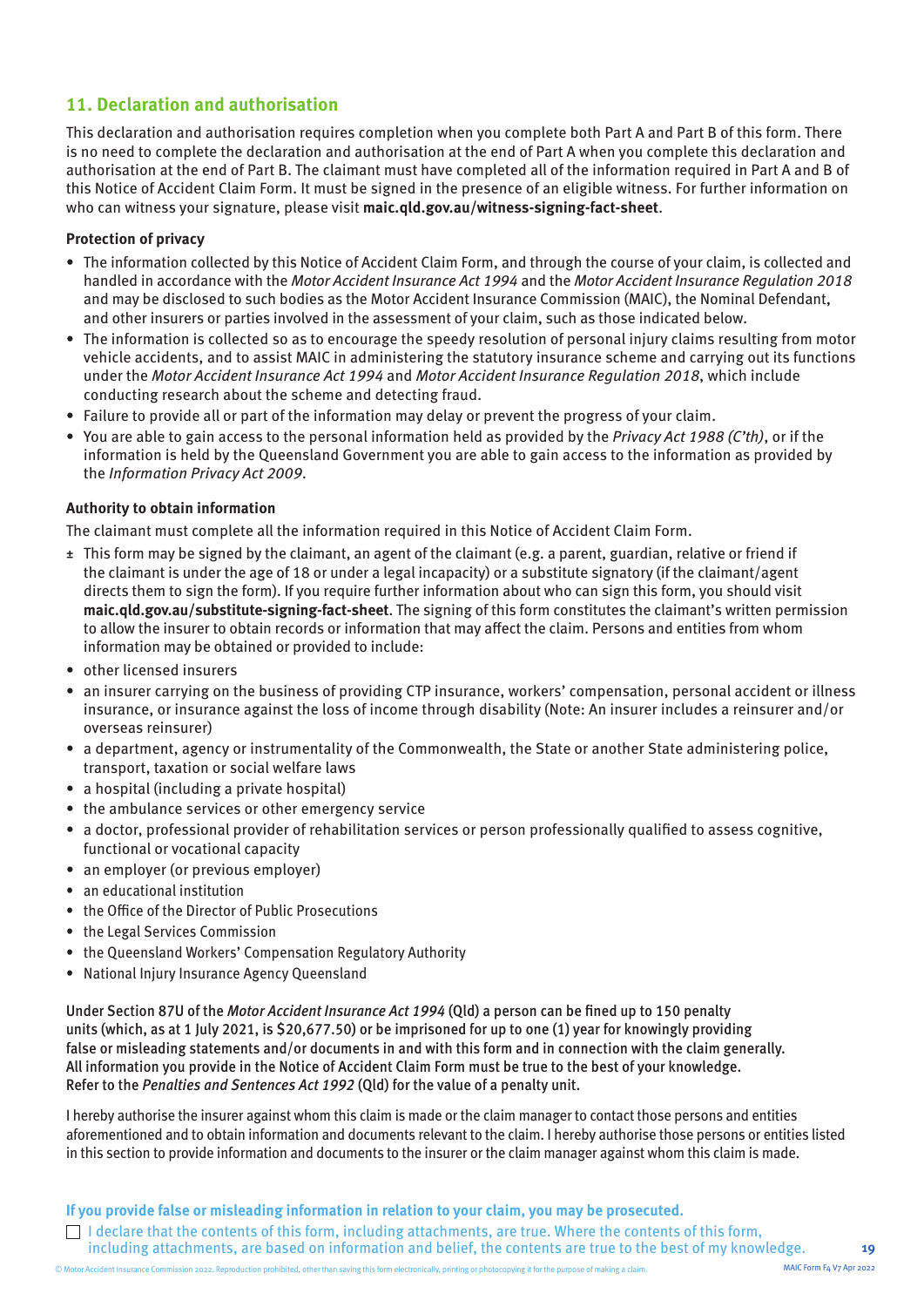I have read and understood the contents of this form, including attachments. By virtue of the provisions of the Oaths Act 1867, I declare that the contents of this form, including attachments, are true. Where the contents of this form, including attachments, are based on information and belief, the contents are true to the best of my knowledge. I understand that a person who provides a false matter in a declaration commits an offence.

| Signature of: $\Box$ Claimant or $\Box$ Agent of claimant or $\Box$ Substitute signatory                             |                         |                                           | Date       |
|----------------------------------------------------------------------------------------------------------------------|-------------------------|-------------------------------------------|------------|
|                                                                                                                      |                         |                                           |            |
| If signing as substitute signatory*:                                                                                 |                         |                                           | DD/MM/YYYY |
| $\Box$ I confirm I have been directed by the claimant/agent of claimant to sign this form and I have legal capacity. |                         |                                           |            |
| Surname/ family name of claimant                                                                                     |                         | Given name/s of claimant                  |            |
|                                                                                                                      |                         |                                           |            |
|                                                                                                                      |                         |                                           |            |
| Date of birth of claimant<br>Date of accident                                                                        |                         |                                           |            |
|                                                                                                                      |                         |                                           |            |
| DD/MM/YYYY<br>DD/MM/YYYY                                                                                             |                         |                                           |            |
| Taken and declared before me**                                                                                       |                         |                                           |            |
| Signature of witness                                                                                                 | Place                   |                                           | Date       |
|                                                                                                                      |                         |                                           |            |
| Surname/family name of witness                                                                                       | Given name/s of witness |                                           | DD/MM/YYYY |
|                                                                                                                      |                         |                                           |            |
|                                                                                                                      |                         |                                           |            |
| Address where claim form witnessed (include unit number (if applicable), street number and street name)              |                         |                                           |            |
|                                                                                                                      |                         | Street type                               |            |
| Suburb/town                                                                                                          |                         | <b>State</b>                              | Postcode   |
|                                                                                                                      |                         |                                           |            |
| <b>Qualification of witness</b>                                                                                      |                         | Seal of office (if applicable)            |            |
|                                                                                                                      |                         |                                           |            |
|                                                                                                                      |                         |                                           |            |
| ± Details of agent of claimant (if applicable)                                                                       |                         |                                           |            |
| Surname/family name of agent                                                                                         | Given name/s of agent   |                                           |            |
|                                                                                                                      |                         |                                           |            |
| Address of agent                                                                                                     |                         |                                           |            |
|                                                                                                                      |                         | Street type                               |            |
| Suburb/town                                                                                                          |                         | <b>State</b>                              | Postcode   |
|                                                                                                                      |                         |                                           |            |
| <b>Email address</b><br>Best contact number                                                                          |                         |                                           |            |
|                                                                                                                      |                         |                                           |            |
|                                                                                                                      |                         |                                           |            |
| Relationship to the claimant                                                                                         |                         | Reason why the claimant cannot sign       |            |
|                                                                                                                      |                         |                                           |            |
| ± Details of substitute signatory (if applicable)                                                                    |                         |                                           |            |
| Surname/family name of substitute signatory                                                                          |                         | Given name/s of substitute signatory      |            |
|                                                                                                                      |                         |                                           |            |
|                                                                                                                      |                         |                                           |            |
| Relationship to the claimant/agent                                                                                   |                         | Reason why the claimant/agent cannot sign |            |
|                                                                                                                      |                         |                                           |            |
|                                                                                                                      |                         |                                           |            |

**\* For further information on who can be a substitute signatory, please visit [maic.qld.gov.au/substitute-signing-fact-sheet.](https://maic.qld.gov.au/wp-content/uploads/2022/04/maic-forms-fact-sheet-substitute-signatory.pdf) \*\* For further information on who can witness your signature, please visit [maic.qld.gov.au/witness-signing-fact-sheet.](https://maic.qld.gov.au/wp-content/uploads/2022/04/maic-forms-fact-sheet-physical-signing-and-witnessing.pdf)**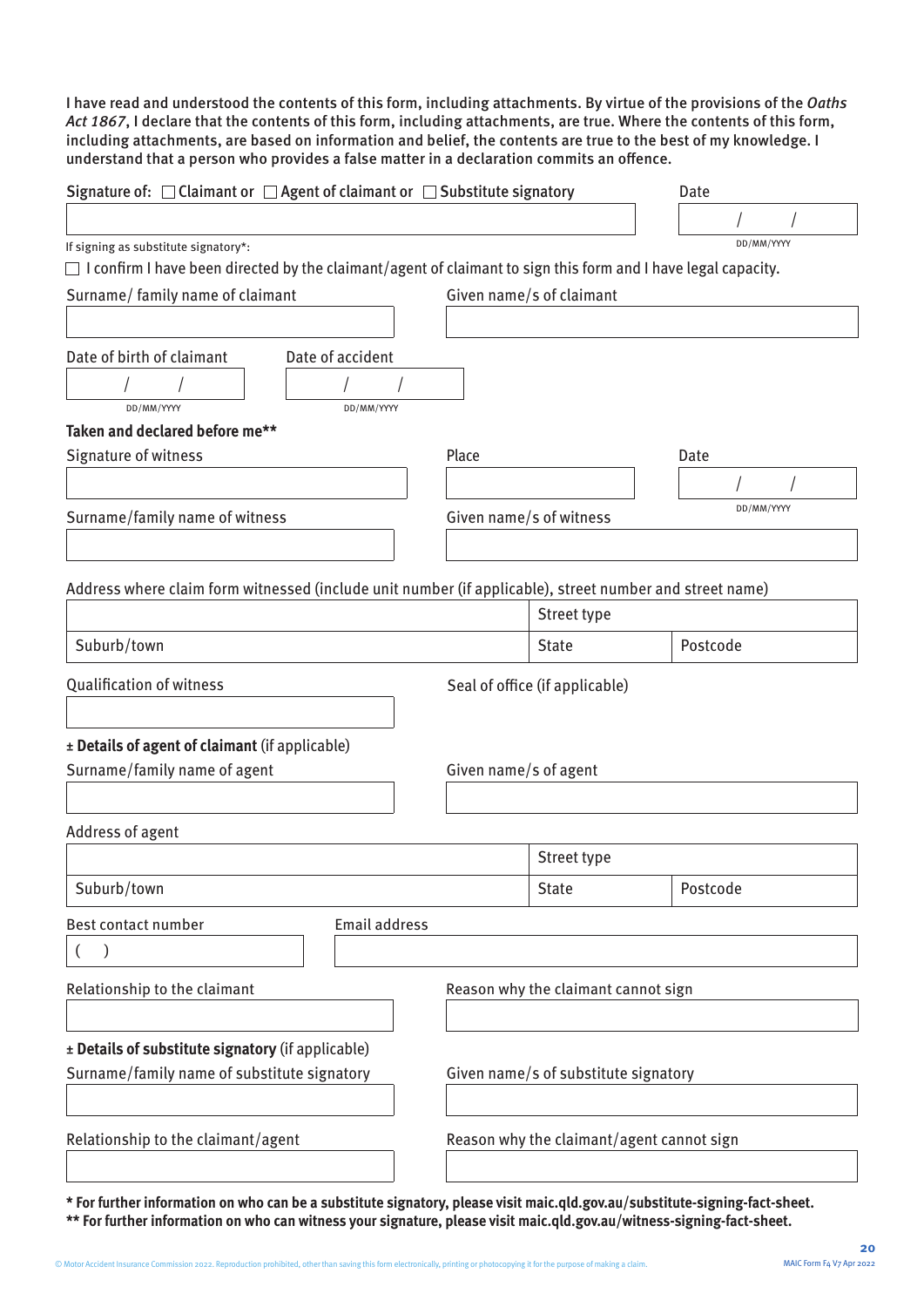### **Claimant Certificate**

#### **Pursuant to section 18(1A) of the** *Motor Accident Insurance Regulation 2018.* **Statutory Declaration made pursuant to the** *Oaths Act 1867.* **Notice to claimant**

You are required to sign this certificate to the best of your knowledge in the presence of an eligible witness. If you require further information about why you need to sign the certificate or have any concerns about the certificate, you should visit **www.maic.qld.gov.au/for-injured-people**.

|                                                                                                                                                                                                                                                                                                                                                                                                                                                                                                                                                                                                                        | of                                   |                                           |
|------------------------------------------------------------------------------------------------------------------------------------------------------------------------------------------------------------------------------------------------------------------------------------------------------------------------------------------------------------------------------------------------------------------------------------------------------------------------------------------------------------------------------------------------------------------------------------------------------------------------|--------------------------------------|-------------------------------------------|
| in the State or Territory of                                                                                                                                                                                                                                                                                                                                                                                                                                                                                                                                                                                           |                                      | , do solemnly and sincerely declare that: |
| 1. I am the claimant in respect of a claim for damages for personal injury arising from a motor vehicle accident which<br>("the claim").<br>occurred on<br>DD/MM/YYYY<br>2. I make this claim on my own initiative.                                                                                                                                                                                                                                                                                                                                                                                                    |                                      |                                           |
| Please check the box which applies to this claim:                                                                                                                                                                                                                                                                                                                                                                                                                                                                                                                                                                      |                                      |                                           |
| 3A. I was not personally approached or contacted by a person and solicited or induced to make this claim; OR<br>3B. I was personally approached or contacted by a person and solicited or induced to make this claim.<br>The name and contact details of this person are as follows:                                                                                                                                                                                                                                                                                                                                   |                                      |                                           |
|                                                                                                                                                                                                                                                                                                                                                                                                                                                                                                                                                                                                                        |                                      |                                           |
| The circumstances in which this person approached or contacted me are as follows (e.g. in person, by telephone,<br>email or other form of communication and by whom and when):                                                                                                                                                                                                                                                                                                                                                                                                                                         |                                      |                                           |
|                                                                                                                                                                                                                                                                                                                                                                                                                                                                                                                                                                                                                        |                                      |                                           |
| Please check the box which applies to this claim:<br>4A. I have not retained a law practice to act for me in relation to the claim; OR<br>4B. I am not aware of the law practice that I have retained giving consideration (i.e. a fee, gift or benefit) to a person<br>for my referral to, or engagement of, this law practice; OR<br>4C. I am aware of the law practice that I have retained giving consideration (i.e. a fee, gift or benefit) to a person for<br>my referral to, or engagement of, this law practice. The details of this consideration are as follows<br>(e.g. amount paid, amount paid to whom): |                                      |                                           |
|                                                                                                                                                                                                                                                                                                                                                                                                                                                                                                                                                                                                                        |                                      |                                           |
| I have read and understood the contents of this form. By virtue of the provisions of the Oaths Act 1867, I declare that the<br>contents of this form are true. Where the contents of this form are based on information and belief, the contents are true<br>to the best of my knowledge. I understand that a person who provides a false matter in a declaration commits an offence.<br>Signature of claimant/substitute signatory                                                                                                                                                                                    |                                      | Date                                      |
|                                                                                                                                                                                                                                                                                                                                                                                                                                                                                                                                                                                                                        |                                      |                                           |
| If signing as substitute signatory*:<br>I confirm I have been directed by the claimant to sign this form and I have legal capacity.                                                                                                                                                                                                                                                                                                                                                                                                                                                                                    |                                      | DD/MM/YYYY                                |
| Taken and declared before me**                                                                                                                                                                                                                                                                                                                                                                                                                                                                                                                                                                                         |                                      |                                           |
| Signature of witness                                                                                                                                                                                                                                                                                                                                                                                                                                                                                                                                                                                                   | Place                                | Date                                      |
| Surname/family name of witness                                                                                                                                                                                                                                                                                                                                                                                                                                                                                                                                                                                         | Given name/s of witness              |                                           |
| Qualification of witness (e.g. JP, C.Dec, lawyer, etc)                                                                                                                                                                                                                                                                                                                                                                                                                                                                                                                                                                 | Seal of office (if applicable)       |                                           |
| ± Details of substitute signatory (if applicable)<br>Surname/family name of substitute signatory                                                                                                                                                                                                                                                                                                                                                                                                                                                                                                                       | Given name/s of substitute signatory |                                           |
|                                                                                                                                                                                                                                                                                                                                                                                                                                                                                                                                                                                                                        |                                      |                                           |
| Relationship to the claimant                                                                                                                                                                                                                                                                                                                                                                                                                                                                                                                                                                                           | Reason why the claimant cannot sign  |                                           |
|                                                                                                                                                                                                                                                                                                                                                                                                                                                                                                                                                                                                                        |                                      |                                           |

**\* For further information on who can be a substitute signatory, please visit [maic.qld.gov.au/substitute-signing-fact-sheet.](https://maic.qld.gov.au/wp-content/uploads/2022/04/maic-forms-fact-sheet-substitute-signatory.pdf)**

**\*\* For further information on who can witness this form, please visit [maic.qld.gov.au/witness-signing-fact-sheet.](https://maic.qld.gov.au/wp-content/uploads/2022/04/maic-forms-fact-sheet-physical-signing-and-witnessing.pdf)**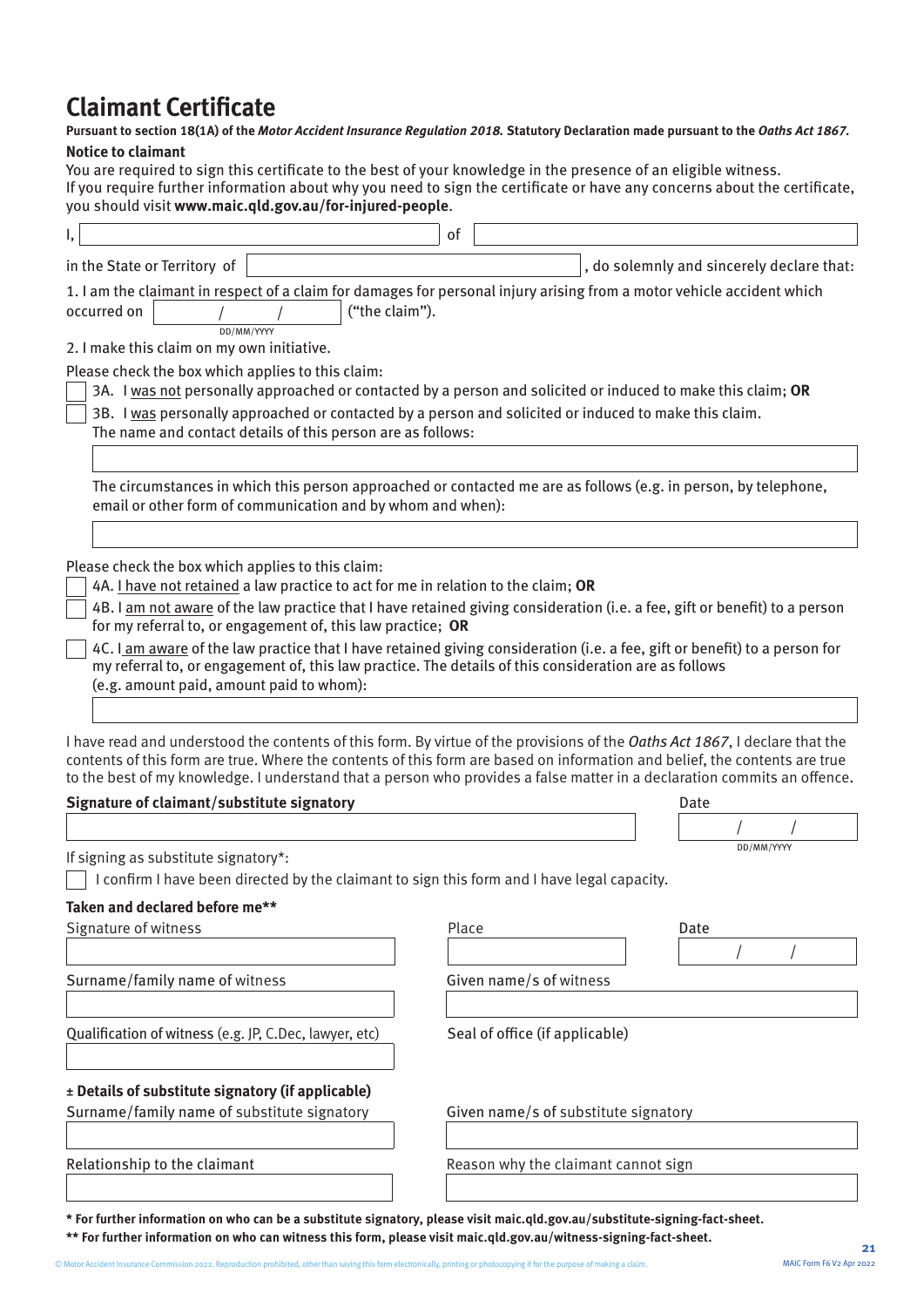### **Law Practice Certificate**

**Pursuant to Part 4 Division 2A of the** *Motor Accident Insurance Act 1994* **Statutory Declaration made pursuant to the** *Oaths Act 1867*

| I,                                                                                                                                                                                                                                                                                                                                                                                                       | of                                   |                                           |
|----------------------------------------------------------------------------------------------------------------------------------------------------------------------------------------------------------------------------------------------------------------------------------------------------------------------------------------------------------------------------------------------------------|--------------------------------------|-------------------------------------------|
| in the State or Territory of                                                                                                                                                                                                                                                                                                                                                                             |                                      | , do solemnly and sincerely declare that: |
| 1. I am a solicitor of the Supreme Court of                                                                                                                                                                                                                                                                                                                                                              |                                      | , in the Commonwealth of Australia.       |
| Please check the box which applies to this claim:                                                                                                                                                                                                                                                                                                                                                        |                                      |                                           |
| 2A. I am the supervising principal of $ $                                                                                                                                                                                                                                                                                                                                                                |                                      | ("the law practice"); OR                  |
| 2B. I am authorised under section 36C of the Motor Accident Insurance Act 1994 ("the Act") to sign this certificate on<br>behalf of                                                                                                                                                                                                                                                                      | ("the law practice").                |                                           |
| 3. The law practice acts for                                                                                                                                                                                                                                                                                                                                                                             |                                      | ("the claimant") in respect of            |
| a claim for damages for injury arising from a motor vehicle accident which occurred on                                                                                                                                                                                                                                                                                                                   |                                      | ("the claim").                            |
| 4. I have full knowledge of the matters the subject of this declaration which relates to conduct engaged in on, or after,<br>5 December 2019.                                                                                                                                                                                                                                                            |                                      | DD/MM/YYYY                                |
| 5. The supervising principal and each associate of the law practice have not given or received, agreed to give or receive, or<br>allowed or caused someone else to give or receive consideration to another person for the referral or potential referral of this<br>claim in contravention of section 74 of the Act. If section 74 of the Act does not apply, provide the reason why it does not apply: |                                      |                                           |
| 6. The principal and each associate of the law practice have not personally approached or contacted the claimant and<br>solicited or induced the claimant to make this claim in contravention of section 75 of the Act. If section 75 of the Act does<br>not apply, provide the reason why it does not apply:                                                                                            |                                      |                                           |
|                                                                                                                                                                                                                                                                                                                                                                                                          |                                      |                                           |
| 7. If this claim is a speculative personal injury claim, the costs agreement related to this claim complies with section 79<br>of the Act or section 347 of the Legal Profession Act 2007.                                                                                                                                                                                                               |                                      |                                           |
| I have read and understood the contents of this form. By virtue of the provisions of the Oaths Act 1867, I declare that the<br>contents of this form are true. Where the contents of this form are based on information and belief, the contents are true<br>to the best of my knowledge. I understand that a person who provides a false matter in a declaration commits an offence.                    |                                      |                                           |
| Signature of declarant/substitute signatory                                                                                                                                                                                                                                                                                                                                                              |                                      | Date                                      |
|                                                                                                                                                                                                                                                                                                                                                                                                          |                                      |                                           |
| If signing as substitute signatory*:                                                                                                                                                                                                                                                                                                                                                                     |                                      | DD/MM/YYYY                                |
| I confirm I have been directed by the declarant to sign this form and I have legal capacity.                                                                                                                                                                                                                                                                                                             |                                      |                                           |
| Taken and declared before me**                                                                                                                                                                                                                                                                                                                                                                           |                                      |                                           |
| Signature of witness                                                                                                                                                                                                                                                                                                                                                                                     | Place                                | Date                                      |
|                                                                                                                                                                                                                                                                                                                                                                                                          |                                      | DD/MM/YYYY                                |
| Surname/family name of witness                                                                                                                                                                                                                                                                                                                                                                           | Given name/s of witness              |                                           |
| <b>Qualification of witness</b>                                                                                                                                                                                                                                                                                                                                                                          | Seal of office (if applicable)       |                                           |
| ± Details of substitute signatory (if applicable)<br>Surname/family name of substitute signatory                                                                                                                                                                                                                                                                                                         | Given name/s of substitute signatory |                                           |
|                                                                                                                                                                                                                                                                                                                                                                                                          |                                      |                                           |
| Relationship to the declarant                                                                                                                                                                                                                                                                                                                                                                            | Reason why the declarant cannot sign |                                           |
|                                                                                                                                                                                                                                                                                                                                                                                                          |                                      |                                           |

**\* For further information on who can be a substitute signatory, please visit [maic.qld.gov.au/substitute-signing-fact-sheet.](https://maic.qld.gov.au/wp-content/uploads/2022/04/maic-forms-fact-sheet-substitute-signatory.pdf) \*\* For further information on who can witness this form, please visit [maic.qld.gov.au/witness-signing-fact-sheet.](https://maic.qld.gov.au/wp-content/uploads/2022/04/maic-forms-fact-sheet-physical-signing-and-witnessing.pdf)**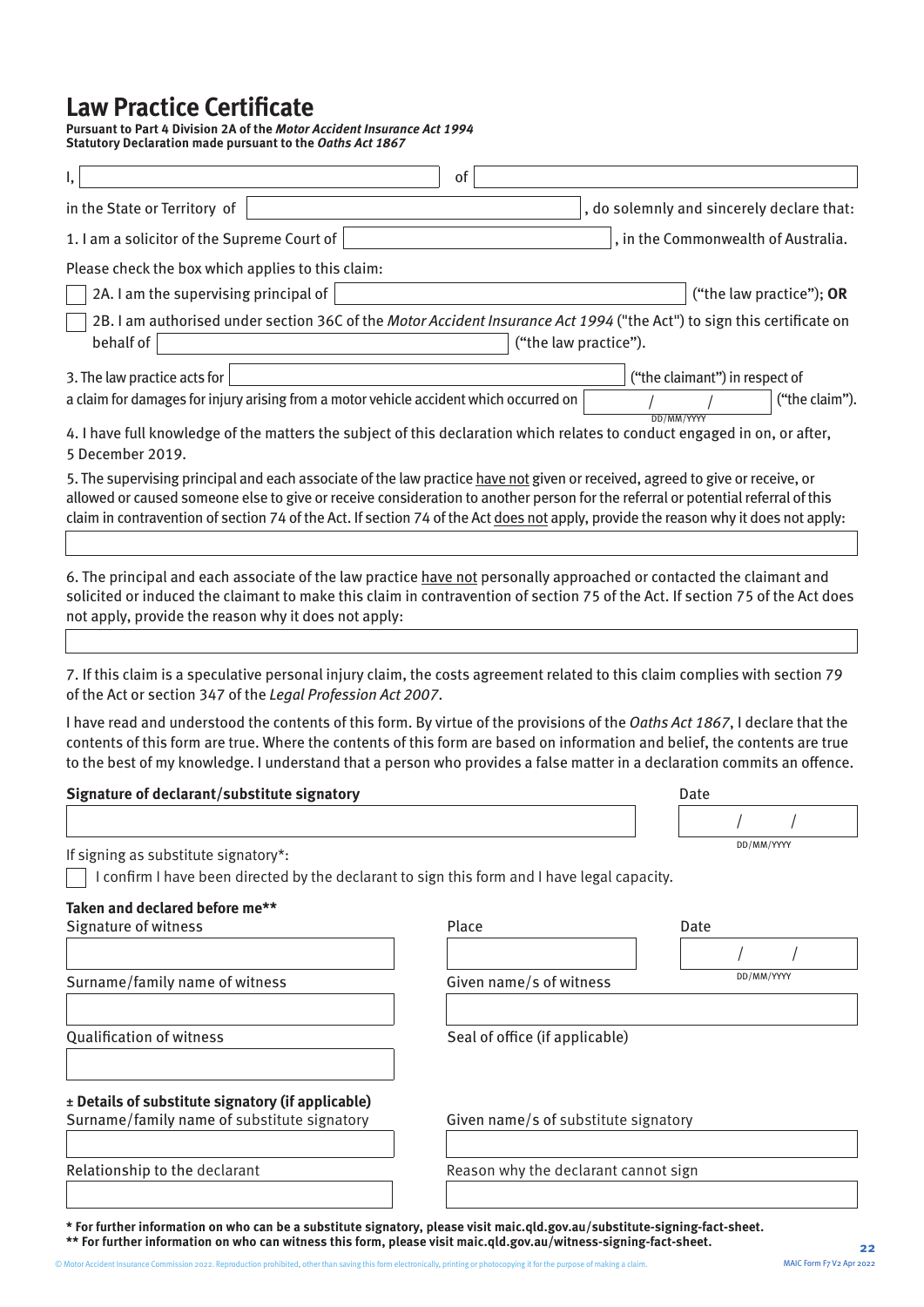## **Additional information/excuse for delay**

#### **Additional vehicles**

#### Vehicle 3

| <b>Registration number</b>                                                                                                                                                   | <b>State</b>                     | Year of manufacture          | Make (e.g. Toyota) |
|------------------------------------------------------------------------------------------------------------------------------------------------------------------------------|----------------------------------|------------------------------|--------------------|
| Model (e.g. Camry)                                                                                                                                                           | Body type (e.g. sedan)           |                              | Colour             |
| Name of owner                                                                                                                                                                |                                  |                              |                    |
| Address of owner (include unit number (if applicable), street number and street name)                                                                                        |                                  |                              |                    |
|                                                                                                                                                                              |                                  | Street type                  |                    |
| Suburb/town                                                                                                                                                                  |                                  | <b>State</b>                 | Postcode           |
| Best contact number<br>$\lambda$<br>$\left($                                                                                                                                 | <b>Email address</b>             |                              |                    |
| Surname/family name of driver/rider                                                                                                                                          |                                  | Given name/s of driver/rider |                    |
| Address of driver/rider (include unit number (if applicable), street number and street name)                                                                                 |                                  |                              |                    |
|                                                                                                                                                                              |                                  | Street type                  |                    |
| Suburb/town                                                                                                                                                                  |                                  | <b>State</b>                 | Postcode           |
| Best contact number<br>$\overline{(}$                                                                                                                                        | <b>Email address</b>             |                              |                    |
| Had the driver/rider had any alcohol or drugs (including prescription drugs) in the last 12 hours before the accident?<br>Alcohol<br>□ Don't know<br>$\Box$ No<br>$\Box$ Yes | <b>Drugs</b><br>$\Box$ No<br>Wes | □ Don't know                 |                    |
| Vehicle 4                                                                                                                                                                    |                                  |                              |                    |
| Registration number                                                                                                                                                          | <b>State</b>                     | Year of manufacture          | Make (e.g. Toyota) |
| Model (e.g. Camry)                                                                                                                                                           | Body type (e.g. sedan)           |                              | Colour             |
| Name of owner                                                                                                                                                                |                                  |                              |                    |
| Address of owner (include unit number (if applicable), street number and street name)                                                                                        |                                  |                              |                    |
| Suburb/town                                                                                                                                                                  |                                  | Street type<br><b>State</b>  | Postcode           |
| Best contact number                                                                                                                                                          | <b>Email address</b>             |                              |                    |
|                                                                                                                                                                              |                                  |                              |                    |
|                                                                                                                                                                              |                                  |                              |                    |

**If you provide false or misleading information in relation to your claim, you may be prosecuted.** 

I declare that the contents of this form, including attachments, are true. Where the contents of this form, including attachments, are based on information and belief, the contents are true to the best of my knowledge.